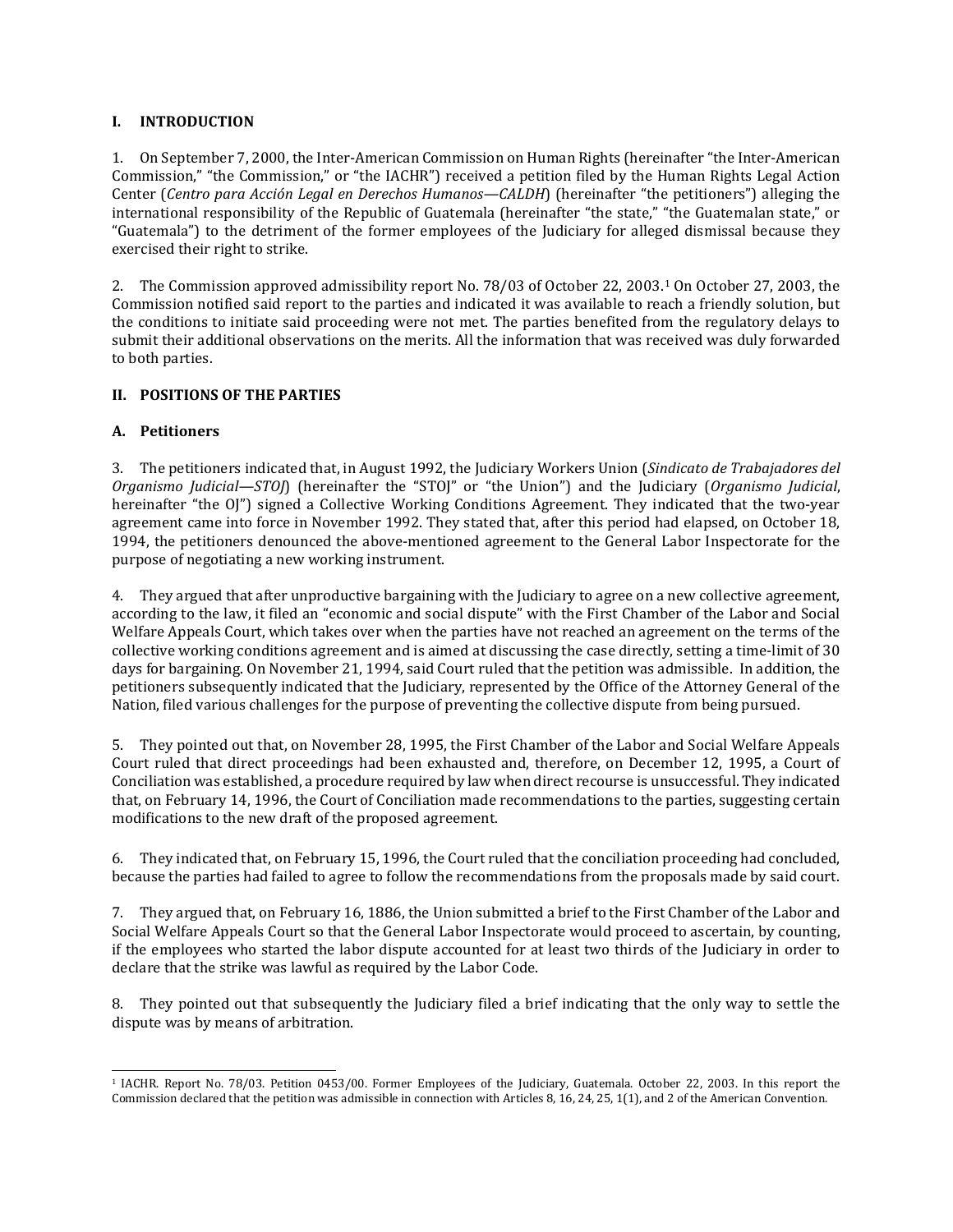9. They alleged that, on March 19, 1996, although the strike's legitimacy had not yet been decided on by the First Chamber of the Appeals Court, certain workers of the STOJ went on strike, which extended to April 2 of that same year. They indicated that, as a result, the Judiciary decided to stop paying the wages of the striking employees. They alleged that, in view of this measure, the Union filed a motion for protection on constitutional grounds (*amparo*) with the Constitutional Court, which ruled in its favor on April 2, 1996, ordering said Court to pay the wages that had been withheld from the employees during March 1996, provided they went back to work immediately. They pointed out that, because of the above, the striking employees went back to work on April 8, 1996.

10. The petitioners pointed out that, on May 13, 1996, the First Chamber of the Labor and Social Welfare Appeals Court ruled that the strike action spearheaded by the STOJ between March 19 and April 2, 1996 was illegitimate and that the Supreme Court of Justice (*Corte Suprema de Justicia—CSJ*) had 20 days to determine who had participated in the strike and terminate their contracts. It indicated that the CSJ drafted a list bearing various inconsistencies, because persons who had not participated in the strike appeared on the list.

11. The petitioners argued that, as of the year 1996 and for more than two years thereafter, they filed a series of appeals to recuse all the chambers of the Appeals Courts that had heard the proceedings on the strike as they deemed that their impartiality had been compromised because they were answerable to the Supreme Court of Justice.

12. They indicated that, as a result of the above, there was no competent court to settle the dispute, because the Supreme Court of Justice, which should have resolved the recusals, was itself involved in the dispute.

13. They indicated that, on December 15, 1997, a series of modifications to the Basic Law on the Judiciary, which established, among other matters, that recusal does not provide the effects of suspension, thus making it possible for the judging court to continue hearing the proceedings even when it has been recused and added that the judgments of the chamber of the Appeals Court in the matter of procedural amendments were final and not subject to appeal.

14. They stated that, on March 17, 1999, the CSJ, when enforcing the new Law on the Judiciary, refused to hear the case because the action being challenged had been ruled upon by a court comprising several judges (*tribunal colegiado*) and therefore it was not susceptible to appeal. They pointed out that, in view of this refusal, on July 8, 1999, they filed an appeal for *amparo*, which was turned down by the Constitutional Court. On August 23, 1999, the judgment ruling that the strike was unlawful was upheld.

15. They indicated that, on September 1, 1999, the CSJ proceeded to move forward with the dismissal of 508 employees. They alleged that, among them, there were members of the Judiciary who benefited from the principle of job security because they were members of the Union's Executive Committee and Advisory Board. They pointed out that, among the persons dismissed, there were employees who did not participate in the strike. They indicated that, on September 24, 1999, they filed an appeal for *amparo* with the Constitutional Court, which turned it down on February 29, 2000.

16. They also indicated that, after a series of protests, in November 1999, the Judiciary proceeded to rehire more than 400 former employees of the 508 who had been dismissed for having allegedly participated in the strike.

17. They alleged the need to modify the regulatory framework for labor in order to provide employees of the Judiciary with procedures different from those of other government workers, because in this case judge and employer are the same person.

18. As for the law, the petitioners argued that the state violated their rights to **a fair trial** and **judicial protection**, as well as their rights to **freedom of association** and **equality before the law**.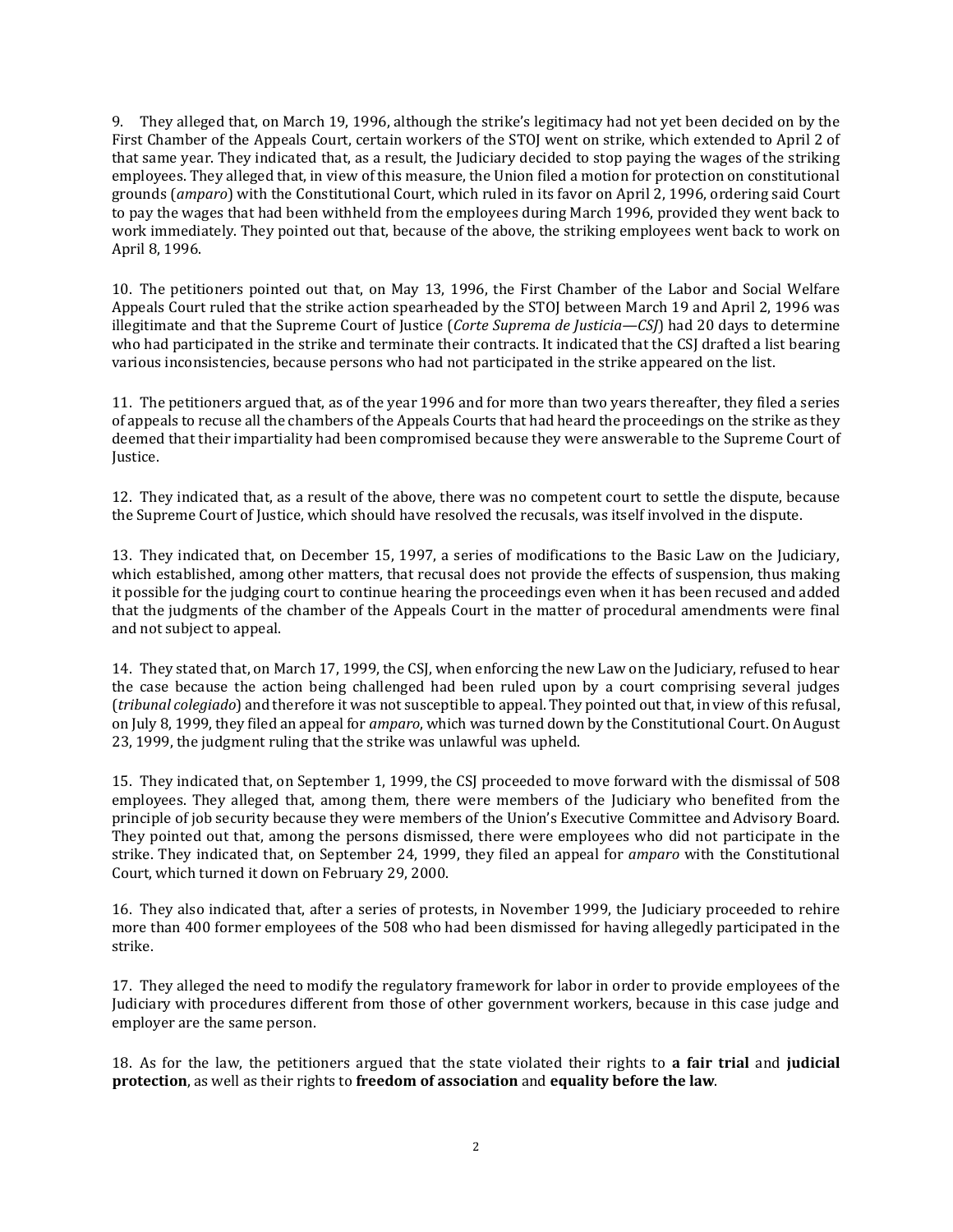19. As for the right to **a fair trial**, they alleged that the guarantees of independence and impartiality were breached because the CSJ acted as both judge and jury, as it was one of the parties to the dispute; nevertheless it decided ruled on certain motions filed in connection with the dispute. It added that, in addition, the CSJ acted arbitrarily when drafting the lists of employees who participated in the strike, without adequately differentiating those who did not participate in the strike from those who did participate.

20. In addition, they argued that these rights were breached because the state retroactively applied Decree 35- 96 which amended Article 4 of the Law on Unionization and Strike Regulations for State Employees, including the administration of justice and related institutions into the definition of essential public services. They indicated that the decree was published on May 27, 1996, and it was enforced with respect to the strike starting on March 19 and ending on April 2 of that same year.

21. They argued that the **duty of stating reasons** was violated because 72 employees filed appeals for reconsideration in response to their dismissal, and 14 other employees filed other motions such as regular labor hearings for reinstatement or protection and all were dismissed without any adequate indication of the reasons for the refusal.

22. They pointed out that the state violated the **right to judicial protection** when it failed to provide a rapid and effective remedy for protecting their rights in an independent and impartial court.

23. They stated that the state violated their rights to **freedom of association** and **equality before the law**. They also indicated, regarding this, that the state violated the right to job irremovability enjoyed by the members of the Union's Executive Committee and Advisory Board. They added that the **principle of equality** was violated because the Union's leaders were discriminated against as none of them were rehired and union members who were rehired were stigmatized.

# **B. State**

24. The state of Guatemala argued that none of the rights referred to by the petitioners were violated and that the domestic court rulings adhered to the principles of the National Constitution and the American Convention.

25. With respect to **a fair trial**, specifically, regarding the allegation relative to the absence of independence and impartiality of the Supreme Court of Justice, it indicated that it did not act as judge and jury. Regarding this, it stated that the Supreme Court of Justice judges themselves recused themselves from hearing the proceedings, pursuant to national law. It added that the judges of the CSJ only reviewed the dispute as representatives of the employer-state when ruling on and implementing, on September 1, 1999, the dismissals that had been authorized on May 13, 1996 by an impartial, independent, and competent court, namely, the First Chamber of the Labor and Social Welfare Appeals Court.

26. In connection with the allegation made by the petitioners for the need to establish another court to hear the dispute between the Union's workers and the Judiciary, the state argued that creating a special court would violate the principle of equality for all judicial proceedings. It pointed out that the National Constitution establishes that all regular courts shall hear all disputes under private law to which the state, the municipality, or any other decentralized or autonomous entity are a party.

27. It added that it was the Constitutional Court that was in charge of reviewing human rights violations submitted by the petitioners and that said body is completely separate from the Judiciary. It finally stated that, regarding the lawfulness of the dismissals, it is the Constitutional Court, and not the Supreme Court of Justice, that takes the final decision.

28. Furthermore, regarding **judicial protection**, it indicated that the petitioners had the opportunity to take advantage of all the recourses available under domestic law, which were ruled upon by a competent court.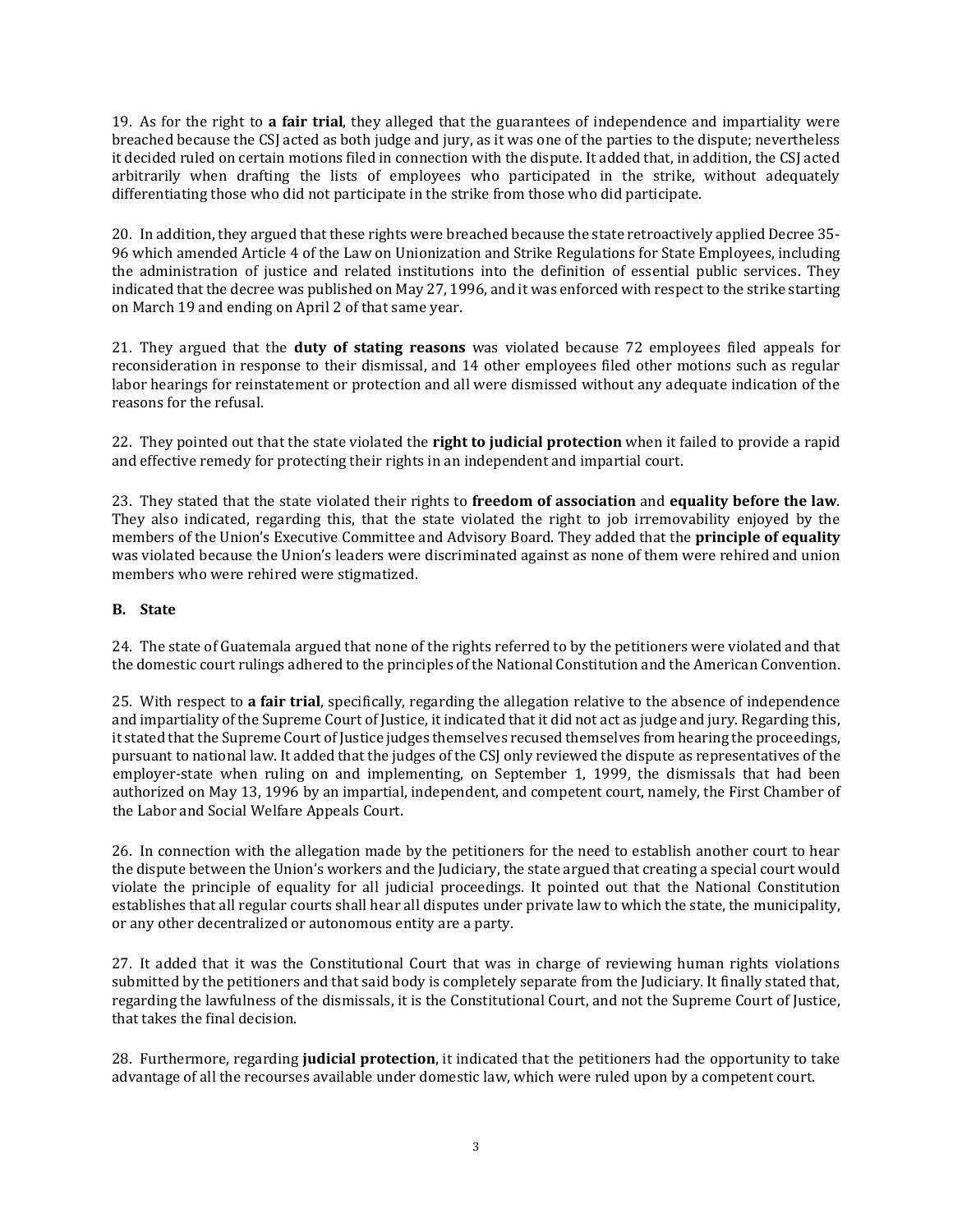29. It added that all the dismissed employees had the right to go before a labor court to remedy any unlawfulness that might have been committed to their detriment. Itindicated that three years had elapsed from the time the order declaring that the strike was unlawful was issued on May 13, 1996 to its implementation on August 23, 1999. It indicated that, during this time, the Union filed all the motions to challenge the order and filed proceedings for protection on constitutional grounds, for which it was summoned and heard in the corresponding standard and special courts.

30. Regarding the **rights to freedom of association** and **equality before the law,** the state indicated that the ruling issued by the First Chamber of the Labor and Social Welfare Appeals Court granted the state the legitimacy to proceed with the dismissals and did not establish any difference or exception between the Union's leaders and the other employees.

31. The state concluded by indicating that it abided by all Guatemalan laws when it declared the illegitimacy of the strike promote by the STOJ, because it prevented the population from having the right and access to justice, which is guaranteed by the Political Constitution.

### **III. DETERMINATIONS OF FACT**

### **A. Relevant regulatory framework**

32. The Commission took note that the present case involves a labor dispute governed by the Labor Code and the Collective Working Agreement itself signed by the Union and the Guatemalan Judiciary.

33. The most relevant standards of the Labor Code are transcribed below:

Article 51. (…) To negotiate a collective working conditions agreement, the respective union or employer shall transmit to the other party, for its consideration, via the closest administrative authority for labor affairs, the draft agreement so that it can discussed directly or with the intervention of an administrative authority in labor affairs or any other friendly arbitrator. If, 30 days after the request was filed by the respective union or employer, the parties have not reached a full agreement on their stipulations, any one of them may go to the labor courts, presenting the corresponding collective dispute, so that the item or items subject to disagreement can be settled. (…)

Article 223. The following rules govern the functioning and membership of the Executive Committee:

(…) d) the members of the Executive Committee [of the union] benefit from irremovability from the job they are performing during the entire time they are in office and up to 12 months after they have finished discharging their duties in said office. These members cannot be dismissed unless they give just cause for their dismissal, to be duly substantiated by the employer in a regular proceeding with the competent Labor Court.[2](#page-3-0)

Article 241. For a strike to be declared lawful, the workers must:

a) strictly adhere to the provision of the first paragraph of Article 239;

b) exhaust conciliation proceedings; and

c) include at least two thirds of the persons who are working in the respective company or production center and who have started working there formally before the socio-economic collective dispute arose.<sup>[3](#page-3-1)</sup>

Article 244. When a strike is declared unlawful and the workers carry it out, the Court must give the employer a delay of 20 days during which the latter, without incurring any liability, can terminate the labor contracts of those workers who are on strike. The same rules apply in the case of de facto or illegitimate strikes (…).

Article 394. If no agreement is reached or commitment made to resort to arbitration, any of the delegates may request, within 24 hours after the failure to achieve conciliation, the respective Labor and Social Welfare judge to rule on the lawfulness or unlawfulness of the strike action, a ruling that must be waited for before engaging in the strike or work stoppage. The corresponding order shall be issued unless without detriment to subsequent causes

<span id="page-3-0"></span><sup>2</sup> Decree 1441. Amendments to the Labor Code. Article 223.

<span id="page-3-1"></span><sup>3</sup> This subparagraph was amended by Decrees 64-92 and 13-2001 of the Congress of the Republic of Guatemala.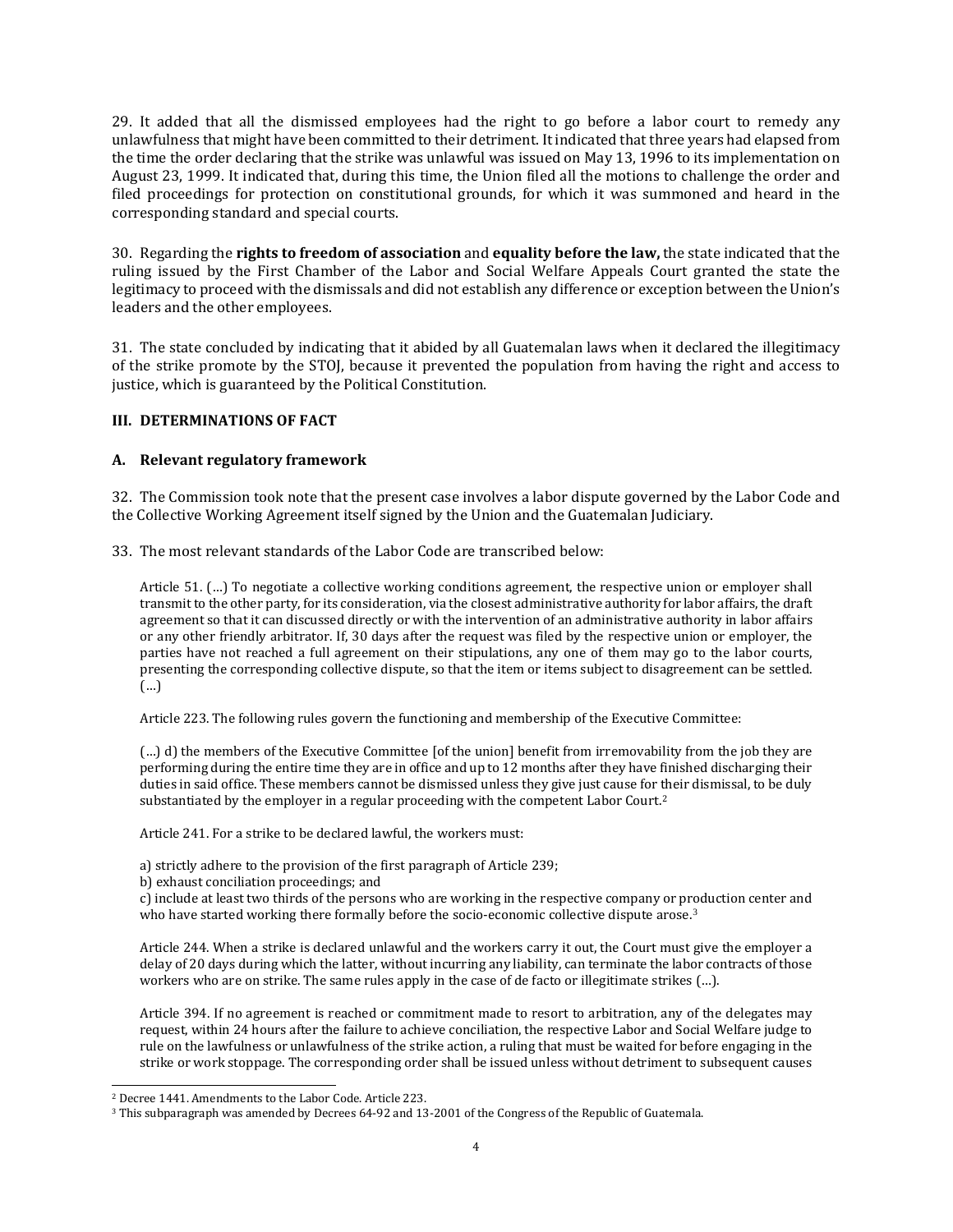changing the qualification that is given and in which case a ruling shall be made about whether or not the requirements set forth in Articles 241 and 246 have been met.[4](#page-4-0)

## **A. The alleged victims**

34. The IACHR recalls that, in its Admissibility Report 78/03, it declared that the petition was admissible with respectto 94 persons. The IACHR shall conductits review of said universe of victims and attaches to the present report the list of persons that it deems are victims on the basis of the following analysis.

# **B. Proceedings initiated by the alleged victims**

# **1. Background**

35. According to available information, on August 17, 1992, the Judiciary Workers Union entered into a twoyear collective working conditions agreement with the Judiciary.[5](#page-4-1)

36. On October 18, 1994, the Union denounced this agreement at the General Labor Inspectorate for the purpose of starting negotiations directly in order to sign a new agreement. On November 21, 1995, it filed a social and economic dispute with the First Chamber of the Labor and Social Welfare Appeals Court. [O](#page-4-2)n November 28, 1995, the First Chamber of the Appeals Court ruled that direct remedies had been exhausted.6

37. On December 12, 1995, after failure of the bargaining, a Conciliation Court was established, consisting of three judges of the First Chamber of the Labor and Social Welfare Court, a delegate from the workers, and a delegate from the employers.[7](#page-4-3) On February 14, 1996, said court issued a series of recommendations relative to the draft collective agreement.<sup>[8](#page-4-4)</sup> Finally, on February 15, 1[9](#page-4-5)96, the Court terminated the conciliation process.<sup>9</sup>

38. As indicated by the petitioners, on February 16, 1996, they submitted a brief to the First Chamber of the Appeals Court requesting it to order the General Inspectorate to determine, by counting, whether the workers who entered into the labor dispute accounted for at least two thirds of the Judiciary and as a result to declare the strike's lawfulness as required by the Labor Code.[10](#page-4-6)

39. On the same day, the First Chamber of the Labor and Social Welfare Appeals Court ruled that the motion was admissible and ordered the General Labor Inspectorate "to order its staff of Labor Inspectors to count the number of Judiciary employees who support the action and those who do not in all the cou[rts](#page-4-7) of Republic and all the administrative services and agencies of all kinds and ranks making up the Judiciary."11

40. On February 19, 1996, the Judiciary filed a motion for annulment because of violation of the law against the rulings that declared that counting was admissible in order to achieve a lawful strike.[12](#page-4-8) On February 20, 1996, the Judiciary submitted a new brief requesting that the harm that a strike by the Judiciary Workers Union would bring to Guatemala must be taken into account.<sup>[13](#page-4-9)</sup>

<span id="page-4-0"></span><sup>4</sup> Labor Code, Decree 1441 of the Congress of the Republic of Guatemala.

<span id="page-4-1"></span><sup>5</sup> Annex 1. Collective Working Conditions Agreement signed by the Judiciary and the Judiciary Workers Union on August 17, 1992. Annex 1 to the brief of October 12, 2007 from the petitioners.

<span id="page-4-2"></span><sup>6</sup> Brief from the petitioners of November 28 ,2000.

<span id="page-4-3"></span><sup>7</sup> Annex 2. Rulings of the Conciliation Court of December 12, 1995. Annex 4 to the admissibility brief of October 12, 2007 from the petitioners.

<span id="page-4-4"></span><sup>8</sup> Annex 3. Recommendations of the Conciliation Court of February 14, 1996. Annex 5 to the admissibility brief of October 12, 2007 from the petitioners.

<span id="page-4-5"></span><sup>9</sup> Annex 3. Recommendations of the Conciliation Court of February 14, 1996. Annex 5 to the admissibility brief of October 12, 2007 from the petitioners.

<span id="page-4-6"></span><sup>10</sup> Annex 4. February 16, 1996 Ruling of the First Chamber of the Labor and Social Welfare Appeals Court. Annex to the brief of February 10, 2005 from the petitioners.

<span id="page-4-7"></span><sup>11</sup> Annex 4. February 16, 1996 Ruling of the First Chamber of the Labor and Social Welfare Appeals Court. Annex 1 to the brief of February 10, 2005 from the petitioners.

<span id="page-4-8"></span><sup>12</sup> Annex 5. Background to the strike. Annex 10 to the brief of March 10, 2008 from the petitioners.

<span id="page-4-9"></span><sup>13</sup> Annex 5. Background to the strike. Annex 10 to the brief of March 10, 2008 from the petitioners.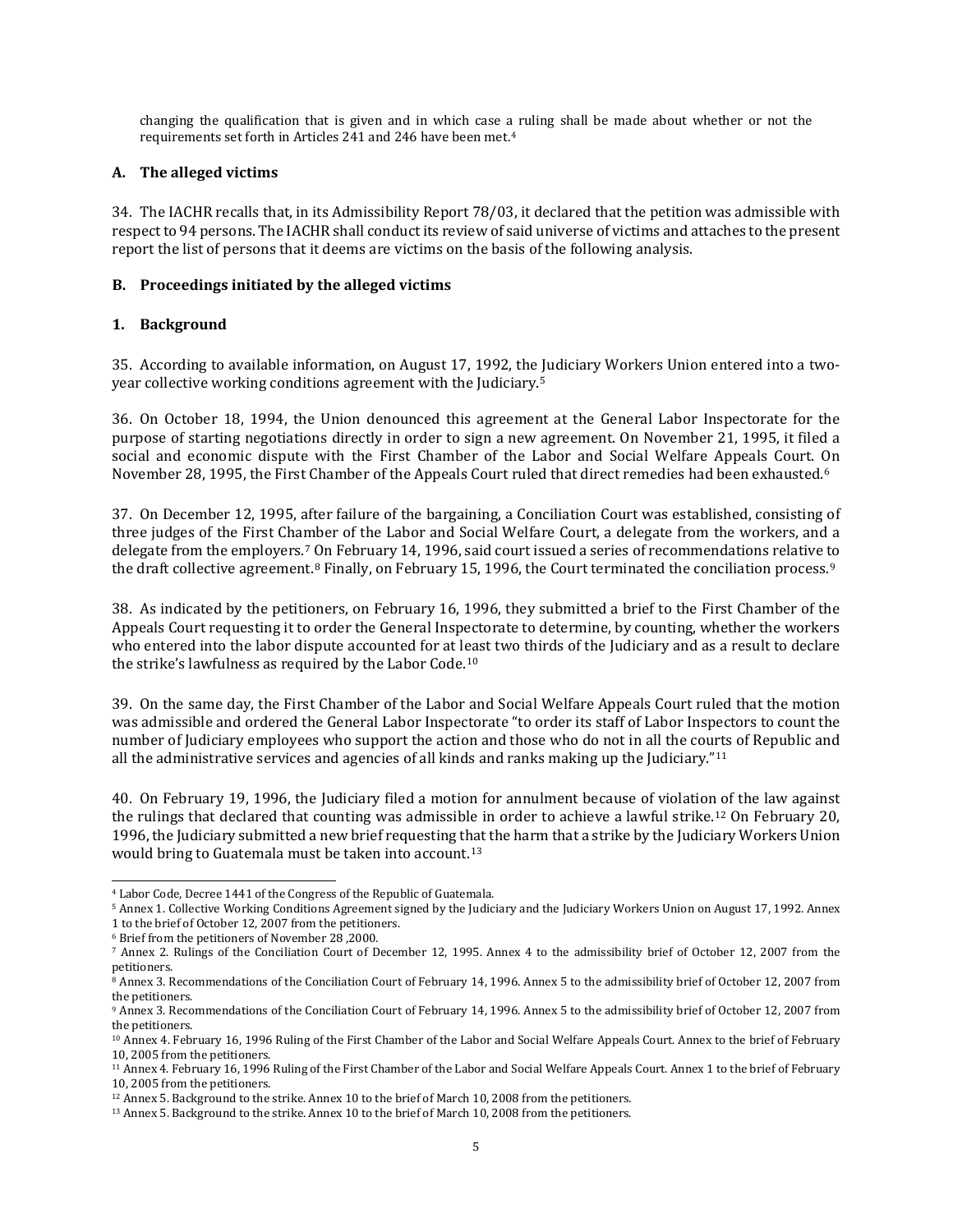41. On February 23, 1996, the First Chamber of the Labor and Social Welfare Appeals Court ruled that the motion for annulment filed by the Judiciary was inadmissible.[14](#page-5-0)

42. Subsequently, the state filed an appeal against the previous ruling of the Supreme Court of Justice.[15](#page-5-1) Likewise, it was recorded that General Inspectorate consulted the First Chamber to determine whether or not it should proceed with the counting.[16](#page-5-2)

43. On February 26, 1996, the First Chamber of the Labor and Social Welfare Appeals Court ruled that the counting should be halted until the challenges filed by the state were resolved.[17](#page-5-3)

#### **2. Holding the strike**

44. Between March 19 and April 2, 1996, members of the Judiciary Workers Union held a strike. At that time, the counting remained at a standstill because its legitimacy had not been declared.[18](#page-5-4)

45. As reported by the petitioners, because of this strike, the Judiciary decided to stop paying the wages of the striking employees, as a result of which they in turn filed a motion for protection on constitutional grounds with the Constitutional Court.<sup>[19](#page-5-5)</sup>

46. On April 2, 1996, the Constitutional Court granted a provisional safeguard for the alleged victims and ordered payment of the wages of those employees who went back to work, on the basis of the following terms:

V) (…) as a result it must pay the wages pertaining to the month of March 1996 to the Judiciary employees who immediately go back to work and effectively discharge the duties pertaining to their jobs, without detriment to what the competent courts hearing the collective dispute might rule, on the basis of their legal powers, and whose procedures the parties must strictly comply with.[20](#page-5-6)

47. The state asserted, without providing any document to substantiate it, that the Supreme Court of Justice paid the wages.[21](#page-5-7) As for the petitioners, they contended that only five of them received their wages for the corresponding strike days.[22](#page-5-8)

48. On April 2, 1996, the Civil Chamber of the Supreme Court of Justice ruled that the motion of appeal filed against the February 23, 1996 ruling of the First Chamber of the Labor and Social Welfare Appeals Court was inadmissible. The Court argued as follows:

(…) The Court for the case proceeded, pursuant to the provisions of Article 394 of the Labor Code, to order that the General Labor Inspectorate conduct a count of the Judiciary employees supporting the action and those who did not, so as to be in a position to rule on the above-mentioned petition. Because it proceeded as indicated, the lower court aligned its conduct to comply with the law on the matter, and therefore it did not infringe the contents of the constitutional and statutory laws invoked by the appellant, nor was there any breach of the law that would require overturning what had been ruled.

(…) It is also deemed that the motions for submitting the collective dispute to arbitration proceedings were filed prematurely because, when carrying out the actions ordered, the Chamber must rule on the Union's intent and, in

<span id="page-5-7"></span><sup>21</sup> Brief of December 11, 2007 from the State.

<span id="page-5-0"></span><sup>14</sup> Annex 6. February 23, 1996 Ruling of the Chamber of the Labor and Social Welfare Appeals Court. Annex 2 to the brief of February 10, 2005 from the petitioners.

<span id="page-5-2"></span><span id="page-5-1"></span><sup>&</sup>lt;sup>15</sup> Annex 5. Background to the strike. Annex 10 to the brief of March 10, 2008 from the petitioners.

<sup>16</sup> Annex 7. February 26, 1996 Ruling of the Chamber of the Labor and Social Welfare Appeals Court. Annex 3 to the brief of February 10, 2005 from the petitioners.

<span id="page-5-3"></span><sup>17</sup> Annex 7. February 26, 1996 Ruling of the Labor and Social Welfare Appeals Court. Annex 3 to the brief of February 10, 2005 from the petitioners.

<span id="page-5-4"></span><sup>18</sup> Annex 8. April 2, 1996 Decision of the Constitutional Court. Annex 13 to the brief of March 10, 2008 from the petitioners.

<sup>19</sup> Annex 8. April 2, 1996 Decision of the Constitutional Court. Annex 13 to the brief of March 10, 2008 from the petitioners.

<span id="page-5-6"></span><span id="page-5-5"></span><sup>20</sup> Annex 8. April 2, 1996 Decision of the Constitutional Court. Annex 13 to the brief of March 10, 2008 from the petitioners.

<span id="page-5-8"></span><sup>22</sup> Brief of March 10, 2008 from the petitioners, p. 14.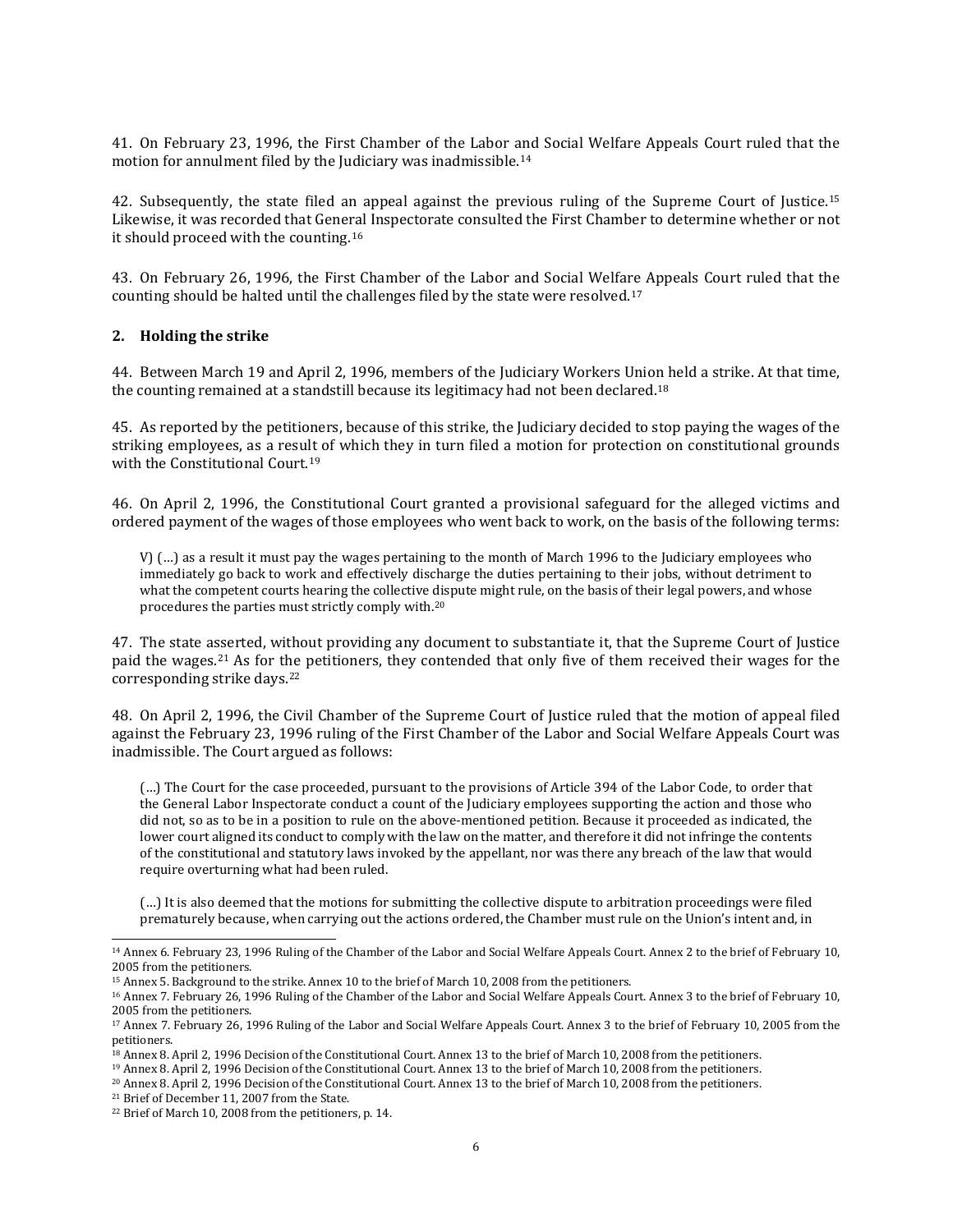addition, on the nature of the service of administering justice, in c[onn](#page-6-0)ection with the provisions of the second paragraph of Article 116 of the Political Constitution of the Republic.23

### **3. Declaring the strike's illegitimacy**

49. On April 23, 1996, the Office of the Attorney General of the Nation filed preliminary proceedings with the First Chamber of the Labor and Social Welfare Appeals Court [for](#page-6-1) the purpose of securing a declaration of illegitimacy and unlawfulness of the strike produced by the STOJ.<sup>24</sup>

50. On May 13, 1996, the First Chamber of the Labor and Social Welfare Appeals Court ruled that the preliminary proceedings pending with the Office of the Attorney General of the Nation were admissible and, as a result, it determined that the strike action supported by the members of the Union was illegitimate and notified that the Supreme Court of Justice had 20 days to determine who had participated in the strike and implement the dismissals.[25](#page-6-2) That Chamber determined that:

VI. In the instant case, the collective work stoppage by part of a given group of Judiciary employees is a public fact that is widely known because it was disseminated by all the media and confirmed personally by the court. It led to the interruption of the public service of the administration of justice (…) without having obtained for that purpose from the present court in charge of processing the collective dispute, a prior ruling on the characterization of the strike action that the Judiciary Workers Union was attempting to carry out (…)

(…) In the case at hand, it merely falls to this court, under the aforesaid provision, to set a period of twenty days for the employer, since the power to terminate labor contracts is the employer's, with respect to workers who effectively took strike action, and that is a situation that must be established administratively and exactly by working through the lists that were submitted as evidence, since an examination thereof indicates certain imprecision that could negatively affect the rights of employees who did not suspend work and are included on the list.

THEREFORE: The present chamber, on the grounds ofthe above-mentioned considerations and laws: I. DECLARES THAT THE DE FACTO STRIKE ACTION IS UNLAWFUL as supported by groups of Judiciary employees from the nineteenth of March to the seventh of April of the present year and as a result, that the case pending in the Office of the Attorney General of the Nation against the Judiciary Workers Union is ADMISSIBLE.[26](#page-6-3)

### **4. Remedies to challenge the ruling of the strike's unlawfulness**

51. On May 23, 1996, the Workers Union filed a motion for *amparo* against the May 13, 1996 judgment of the First Chamber of the Labor and Social Welfare Appeals Court where the workers' strike was ruled unlawful.<sup>[27](#page-6-4)</sup>

52. On February 18, 1997, the Chamber of Amparo Appeals and Preliminary Trials of the Supreme Court of Justice ruled that the motion for *amparo* was inadmissible, on the basis of the following reasoning:

Reading the transcribed arguments shows that they are confusing for lack of clarity and because of that, the appeal being filed cannot succeed for the following reasons: a) the appellant states that, because the ruling of May 13, 1996 violated the right guaranteed by the Constitution and the law. Nevertheless, it failed to indicate clearly and precisely what said violations consisted of (…)

b) The appellant argues that the right to constitutional defense and what is required in Article 15 of the Law on the Judiciary was violated because the magistrates comprising the First Chamber of the Labor and Social Welfare Appeals Court are liable for having delayed the administration of justice (…). Regarding this, the present Chamber confirms that the appellant failed to provide documentary evidence that the magistrates of the above-mentioned

<span id="page-6-0"></span><sup>23</sup> Annex 9. April 2, 1996 ruling of the Civil Chamber of the Supreme Court of Justice (CSJ). Annex 6 to the brief of February 1, 2002 from the petitioners.

<span id="page-6-1"></span><sup>&</sup>lt;sup>24</sup> Annex 5. Background to the strike. Annex 10 to the brief of March 10, 2008 from the petitioners.

<span id="page-6-2"></span><sup>25</sup> Annex 10. May 13, 1996 Ruling of the First Chamber of the Labor and Social Welfare Appeals Court. Annex 7 to the brief of November 28, 2000 from the petitioners.

<span id="page-6-3"></span><sup>26</sup> Annex 10. May 13, 1996 Ruling of the First Chamber of the Labor and Social Welfare Appeals Court. Annex 7 to the brief of November 28, 2000 from the petitioners.

<span id="page-6-4"></span><sup>&</sup>lt;sup>27</sup> As it appears in Annex 11. February 18, 1997 Ruling of the Supreme Court of Justice, Chamber of Amparo Appeals and Preliminary Trials. Annex 8 to the admissibility brief of November 28, 2000 from the petitioners.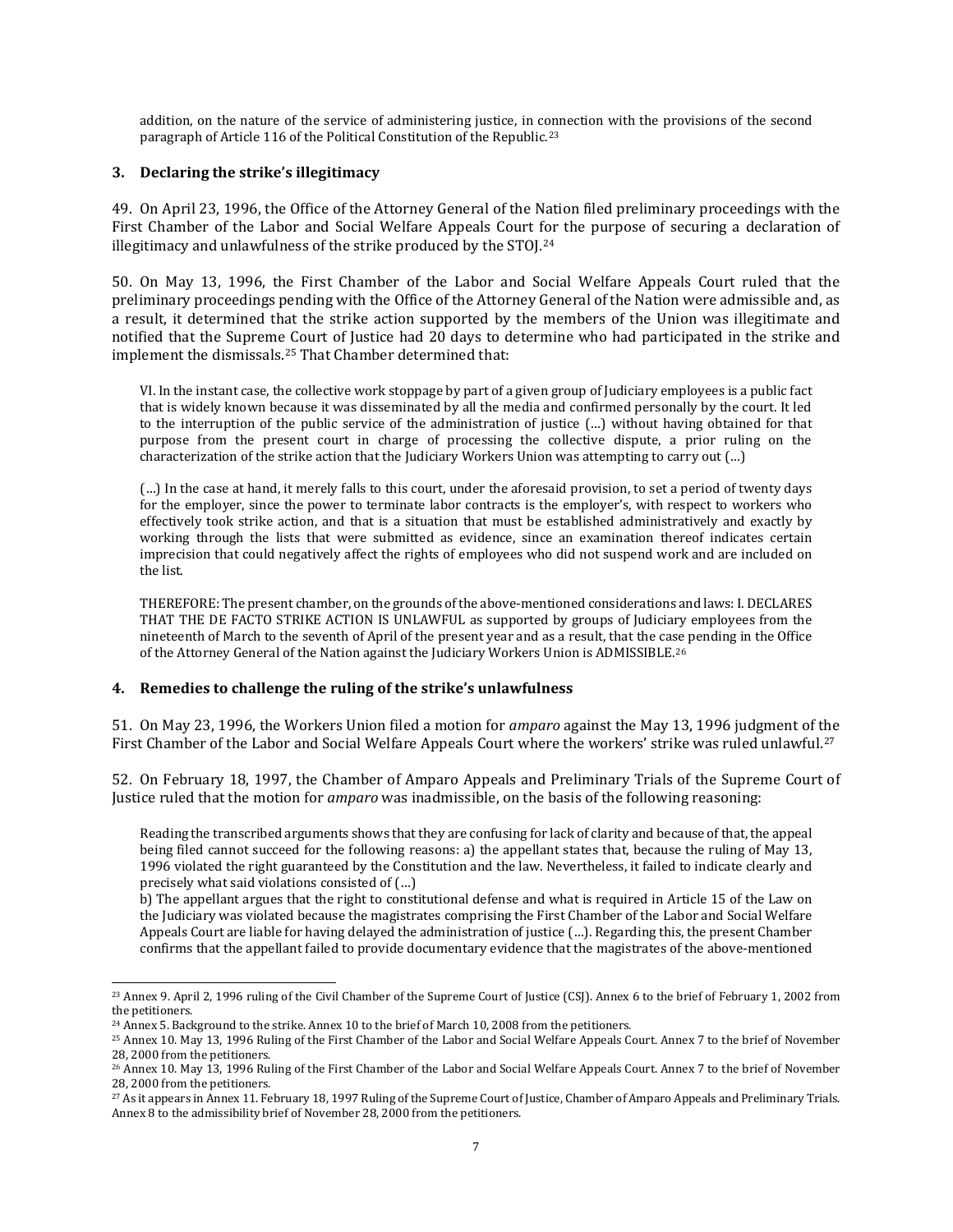chamber are liable for the delay referred to. Nor did the appellant prove that the alleged delay led to the breach of the rights of the Judiciary employees and prevented them from filing remedies.

c) Nor was it in any way evident that the magistrates of the First Chamber of the Labor and Social Welfare Appeals Court, when ruling that the *de facto* strike action was unlawful, had acted in the interest of and in collusion with the Supreme Court of Justice to harm the Judiciary employees (…)

Because it is obviously inadmissible, the appeal for *amparo* filed by the Judiciary employees via their legal representative is dismissed.[28](#page-7-0)

53. On that same day, the Workers Union appealed the judgment and, on June 19, 1997, the Constitutional Court upheld the judgment being appealed, indicating as follows:

(…) The authority being challenged in the ruling of May 13 of that same year dismissed the motion for annulment that was filed and, on that same date, ordered the action being challenged by declaring that the *de facto* strike carried out by the workers was unlawful. Both rulings, the one dismissing the annulment requested and the one declaring that the action was unlawful were notified to the appellant on the fourteenth day of the same month and year.

It is deemed that the authority being challenged should not have issued the last two rulings on the same date because, by doing so, it violated Article 365 of the Labor Code, on the basis of which it is inferred, according to its interpretation, that it is possible, within twenty-four hours the notification, for the aggrieved party to files an appeal and it would not be until after this delay had elapsed that the parties would have used it or, in the event they had not used it, until it had been resolved, when the ruling that is susceptible to being challenged becomes final and only then can the following ruling be issued.

Despite what was considered above, it must be pointed out that, if the appellant observed that the action of the authority being challenged entailed a violation of the law it should have used the ordinary remedy (annulment) as provided for by law to challenge the ruling being questioned and by not doing so the appellant failed to observe the principle of definitiveness which subjects the petition for protection on constitutional grounds to prior exhaustion of ordinary remed[ies](#page-7-1) (…). Because of that, the appeal for *amparo* is obviously inadmissible, because of which it must be dismissed.29

54. On February 23, 1999, the First Chamber of the Labor and Social Welfare Appeals Court granted the motion for the appeal filed by the petitioners against the ruling of May 13, 1996, because of which it had to be heard by the Supreme Court of Justice.

55. On March 17, 1999, the Supreme Court of Justice decided it would not hear the motion for appeal arguing that the ruling being challenged was issued by a court comprising several judges (*tribunal colegiado*) and, therefore, it could not be appealed. Regarding this, it stated the following:

That the final part of the first paragraph of Article 140 of the Law on the Judiciary (amended by Article 10 of Decree 112-97 of the Congress of the Republic) establishes the following: "The ruling can be appealed except in those cases in which the laws governing special matters exclude this remedy or when it involves preliminary proceedings ruled on by courts comprising several judges (*tribunal colegiado*) and because, in the case being examined herein, it has been observed that the ruling being challenged by an appeal was issued by a court of several judges, that is, the First Chamber of the Labor and Social Welfare Appeals Court, it is concluded that the ruling was not admissible for appeal, because of which [the](#page-7-2) present Court is not able to hear the above-mentioned appeal and it must be ruled in accordance with the law.30

56. On March 20, 1999, the petitioners filed a motion for *amparo* with the Constitutional Court, arguing that the Law on the Judiciary is not applicable because their right to appeal is contained in Article 6 of the Law on Unionization and Strike Regulations for State Employees and must be governed by the special law for the case, which is this latter.

<span id="page-7-0"></span><sup>28</sup> Annex 11. February 18, 1997 Ruling of the Supreme Court of Justice, Chamber of Amparo Appeals and Preliminary Trials. Annex 8 to the brief of November 28, 2000 from the petitioners.

<span id="page-7-1"></span><sup>29</sup> Annex 12. June 19, 1997 Ruling of the Constitutional Court. Annex 9 to the brief of November 28, 2000 from the petitioners.

<span id="page-7-2"></span><sup>30</sup> Annex 13. Judgment of the CSJ implementing the dismissals. Annex 15 to the updated initial petition of November 28, 2000.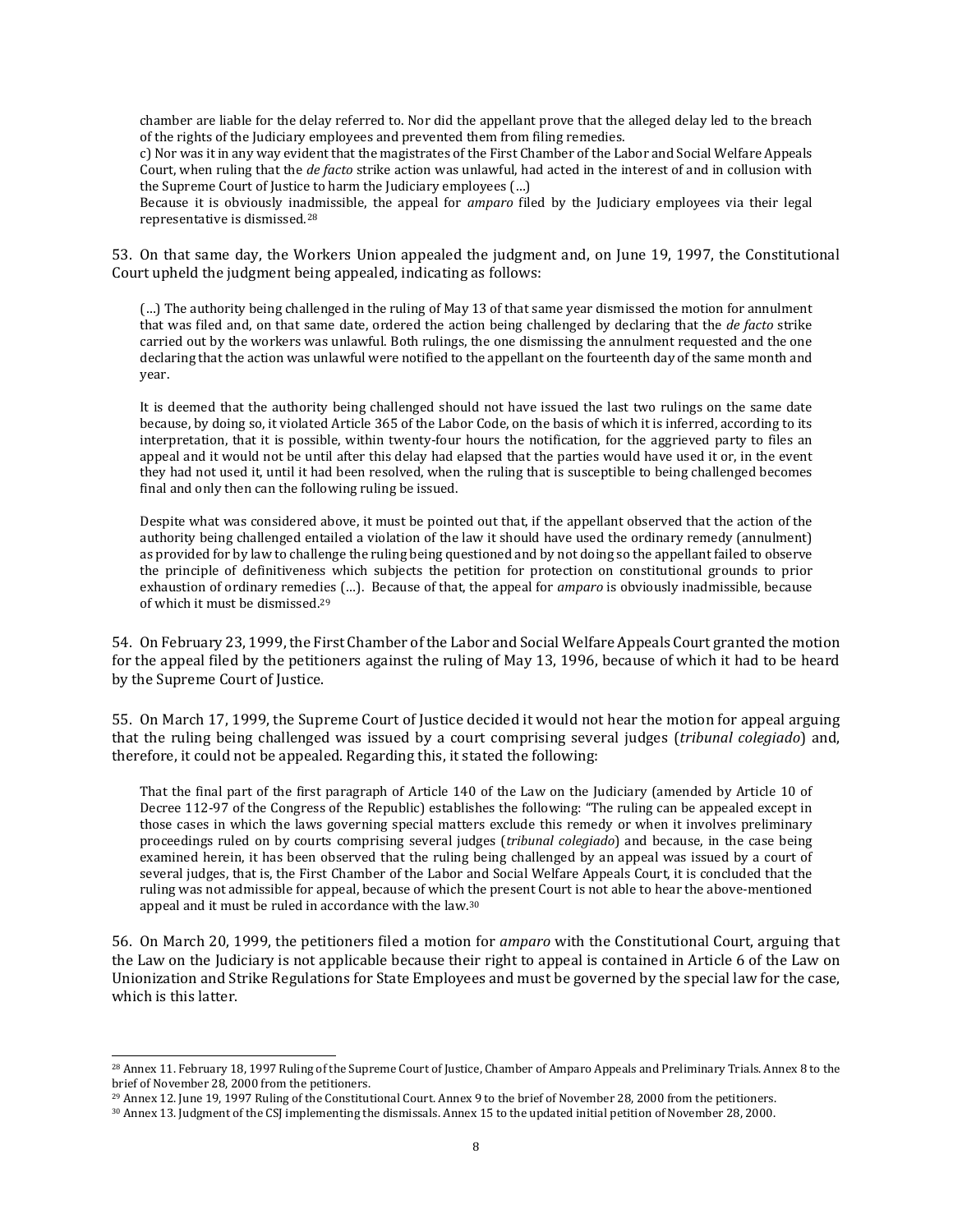57. On July 8, 1999, the Constitutional Court dismissed the motion for appeal for *amparo*. Regarding this, it argued that:

(…) Of the two positions set forth in the instant case, that of the appellant and that of the authority being appealed, it is that of the latter that the Court finds aligned with the law, because neither Decree 71-86 cited above nor the Labor Code establish, for the accessory matter of stating that a strike is unlawful, a specific procedure in the central collective dispute, because of which it is the mandatory part of the Law on the Judiciary that the actions and decisions taken in this proceeding must be subject to, unless some of them are governed by special laws.

In the role challenging the decision involved in the background to the present action, which accepted the proceeding of the strike's unlawfulness, attention must be paid to what is set forth in the last paragraph of Article 140 quoted above, which expressly admits no appeal against final rulings handed down by courts comprising several judges (*tribunales colegiados*) by means of that proceeding (…).[31](#page-8-0)

#### **5. Dismissals by the Supreme Court of Justice and subsequent motions of appeal**

58. On September 1, 1999, the Supreme Court of Justice proceeded to dismiss the 404 employees who had participated in the strike.[32](#page-8-1) The Court indicated that, in order to take this decision, it took into account the following aspects:

a) The attitude adopted by the employees who went on strike prevented the population from exercising the right and access to justice as guaranteed by the Political Constitution of the Republic of Guatemala, because it involved bringing the public services of the administration of justice to a standstill for twenty days (…)

b) The harm to justice because of the above-mentioned unlawful strike was a blow to the rule of law.

c) The employees who participated in the unlawful strike put particular interests above public ones, and the main party impacted was the people of Guatemala (…)

d) (…) the measures, also *de facto,* that accompanied the strike and which would have merited special punishment on their own, such as: i) Taking court proceeding documents and using them as barricades to prevent access to judges, magistrates, and users, as well as placing the proceeding documents in the elevators of the Building of the Courts. ii) Attempting to open the door of the Plenary Chamber where this Supreme Court of Justice was holding its session. iii) Knocking on the above-mentioned door. iv) Disrupting this Court's sessions, using loudspeakers and insulting authorities. v) Resorting to threats against employees who wished to continue providing their services.[33](#page-8-2)

59. Subsequently, 72 members of the Union filed motions for reconsideration as it was understood that the lists were not adequately worked through. In particular, the petitioners reported that 20 employees submitted evidence proving that they worked during the time of the strike. The Commission has information that 18 Union members[34](#page-8-3) submitted evidence indicating they worked during the time of the strike.[35](#page-8-4)

60. On September 6, 1999, the Supreme Court of Justice enlarged and corrected the ruling of September 1 of the same year. On the basis of this ruling, the Supreme Court of Justice noted that certain Union members who had been included on the list of striking employees had been mistakenly identified individually, whether because of an error made about the job they held or because of the court in which they worked. Likewise, the Court included names of more persons who participated in the strike. In particular, it indicated the following:

A) that Gloria Marina Moya Ruiz, Oliverio Edmundo Roldan Castañeda, and Sergio Alfredo Tobías Vazquez do not work in the Justice of the Peace Court of the municipality of Acatenango in the department of Chimaltenango, but rather in the Justice of the Peace Court of the municipality of Patzicia in the same department (…)

<span id="page-8-0"></span><sup>31</sup> Annex 14. July 8, 1999 Ruling on the Constitutional Appeal by the Constitutional Court. Annex 16 to the updated initial petition of November 28, 2000.

<span id="page-8-1"></span><sup>32</sup> Annex 13. Judgment of the CSJ implementing the dismissals. Annex 15 to the updated initial petition of November 28, 2000.

<span id="page-8-2"></span><sup>33</sup> Annex 13. Judgment of the CSJ implementing the dismissals. Annex 15 to the updated initial petition of November 28, 2000.

<span id="page-8-3"></span><sup>34</sup>Ajquejay Xec Rafael, Arias Carlos Enrique, Arriola Conde Luis René, Caxaj Turnil Mario Juan Humberto, Ejacalon Majzul Irrael, Illescas García de Suarez Rosa Nelly, Leonardo Carlos Antonio. Leonardo Oscar Moisés, López Arias, Edgar Arturo, López Girón Sandra Nineth, Méndez Rodas Rolando Efraín, Morales Matías Edgar Romeo, Moya Ruiz Gloria Marina, Ortiz Domínguez, Edna Araceli, Portillo Dora Carolina, Quevedo Quezada De Marroquín Evelin Marleny, Reyes Martínez María Victoria, and Soto Godoy Sergio Eduardo.

<span id="page-8-4"></span><sup>35</sup> Annex 15. Files and Resources of the Petitioners. Annex 8A to the observations on the merits of March 10, 2008 from the petitioners.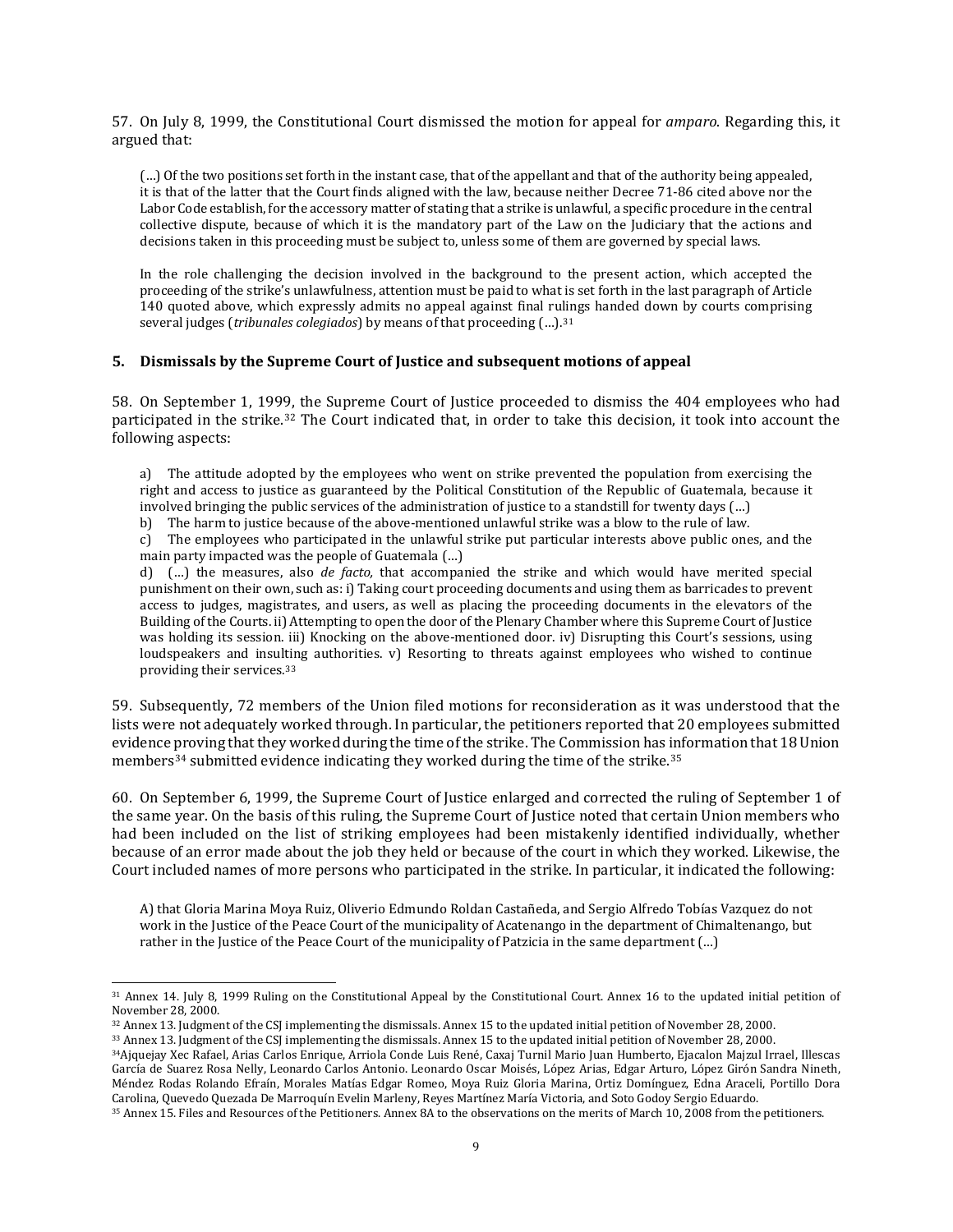B) (…) to include other employees who had participated in the above-mentioned unlawful action [the strike] because it was proven on the basis of the respective documentation, thus also including: Glenda Nineth Figueroa Caceres de Garcia, Officer III, Civil Court/Eco. Coac. Such; Edgard Rolando Lopez, Officer III, Civil Court/Eco. Coac. Chiq; Juan Manuel Hernandez Landaverde, Srio, Instance I, Court of Sentencing Quet; Juan Jose Psquiy Coyoy, Officer III, Court of Sentencing Quet; Edwin Osberto Granados Loarca, Officer III, Court of Sentencing Quet.

C) Because it was noted that the employee Mario Rene Calderón Salazar was dismissed as Clerk III of the Archive of Protocols, in the respective ruling of said Presidency and that it was proven that he is now discharging his duties as Clerk II in the Justice of the Peace Court of Magdalena Milpas Altas in the department Sacatepéquez he must be dismissed from his job in the latter Court of Justice.[36](#page-9-0)

61. On September 25, 1999, the petitioners filed a motion for *amparo* with the Constitutional Court. In the context of this remedy, they argued that:

B) Article 12 of the Political Constitution of the Republic is violated by the magistrates comprising the Supreme Court of Justice because this article establishes constitutional guarantees of due process of law and the right of defense, and because this Court issued the ruling of September 1 of the present year ordering the dismissal of 508 employees of the Judiciary, including among them the leaders of the Union of this body, without previously giving them a hearing as provided for in Article 22 of the Collective Working Conditions Agreement in the case of the former, and failing to abide by the principle of union job irremovability as set forth in Article 12 of that instrument on collective formation in the case of the latter[.37](#page-9-1)

62. On February 29, 2000, the Constitutional Court dismissed the appeal for *amparo* that was filed. The Court determined that:

(…) On the basis of the examination of the background, it was established that the authority being challenged took the decision of dismissing several of its employees, including members of the Executive Committee of the Workers Union of that body, because, as the appointing authority it was required to implement what had been decided by the Labor Chamber which heard the case by virtue of which it was declared that the action being promoted by the Union was unlawful. Because that ruling was a final ruling and, on that basis, had fully established the cause for dismissal, it was unnecessary to file preliminary proceedings of dismissal or a regular trial to determine the contracts according to the case, because the power to terminate labor relationships had already been granted by the competent judicial authority, since it had ruled that the strike was unlawful and as a result concluded that the consequence that pertained to that action was the dismissal of the striking employees, with the only limitation that it should be previously administratively proven that they had gone on strike and because its course of action is to abide by the provisions of the final court ruling, the present Court deems that it has respected court proceedings and is not violating the constitution at all.

Under other circumstances, the personal situation of the members of the Union's Executive Committee and its branches would have merited a different treatment; nevertheless, because in this case it came from a union action whose unlawfulness was fully ruled upon, the legal rights of organized labor as provided for in Article 223, subparagraph d) of the Labor Code are not applicable (...).<sup>[38](#page-9-2)</sup>

63. The IACHR takes note that a magistrate issued a dissenting vote arguing that "the way in which they were dismissed violates due process of law for dismissing an employee of the Judiciary as established in Article 22 of the Collective Working Conditions Agreement. (…) [T]he appointing authority could well have made the employee the object of a subsequent dismissal in the case referred to for the purpose of observing due process of law by conducting the hearing it would have granted whereby it could have removed said cause by demonstrating his or her possible non-participation in the strike, thus avoiding unfair dismissals.["39](#page-9-3)

<span id="page-9-0"></span><sup>36</sup> Annex 16. Correction of mistakes in the dismissal order. Annex 8A to the observations on the merits of March 10, 2008 from the petitioners.

<span id="page-9-1"></span><sup>&</sup>lt;sup>37</sup> Annex 17. Motion for Constitutional Appeal filed with the Constitutional Court. Annex 13 to the brief of November 22, 2000 from the petitioners.

<span id="page-9-2"></span><sup>38</sup> Annex 18, February 29, 2000 Ruling of the Constitutional Court. Annex 18 to the updated initial petition of November 28, 2000.

<span id="page-9-3"></span><sup>39</sup> Annex 19. Dissenting vote of Justice Amado Gonzales Benitez. Annex 8 to the brief of October 12, 2007 from the petitioners.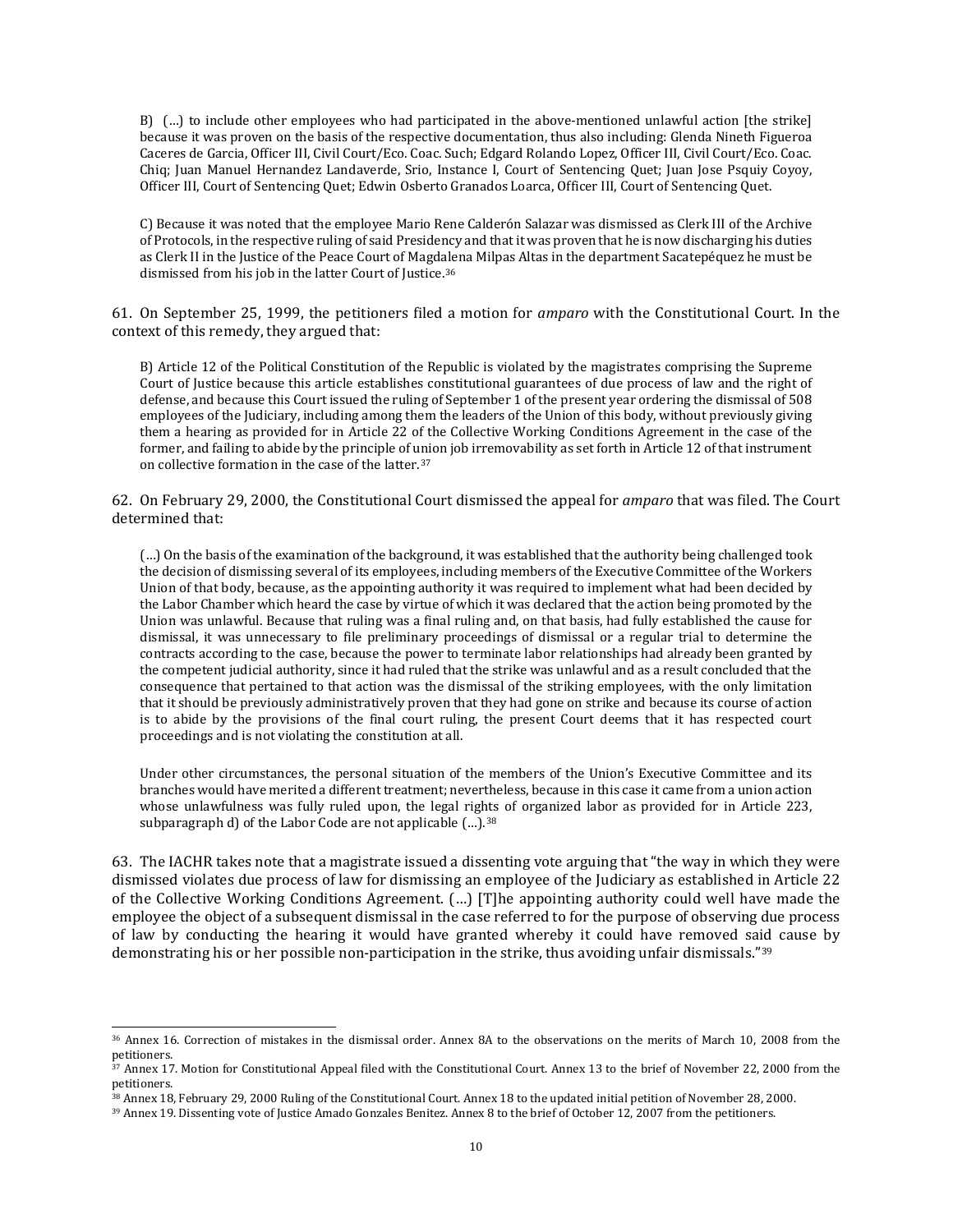64. Accor[din](#page-10-0)g to available information, of the total alleged victims who were dismissed, 28 were later reinstat[ed](#page-10-1).40 The petitioners argued that none of the six members of the Union's Executive Committee were rehired.41 The state did not dispute said information.

## **IV. DETERMINATIONS OF LAW**

## **A. General considerations on the guarantees applicable to proceedings of administrative sanctions**

65. The Commission recalls that both bodies of the inter-American system have indicated that the guarantees set forth in Article 8 of the American Co[nv](#page-10-2)ention are not confined to criminal proceedings, but are applicable to proceedings of another nature as well.<sup>42</sup> Specifically, when dealing with proceedings pertaining to sanctions, both bodies have indicated that the guarantees set forth in Article 8.2 of the American Convention are applicable by analogy.[43](#page-10-3) Likewise, the principle of legality is applicable to disciplinary proceedings which are "an expression of the punitive powers of the State" because they entail impairment or alteration of human rights as a result of unlawful conduct.[44](#page-10-4)

66. In line with the above, to determine which of the guarantees the state had the obligation to grant in the concrete case, it is necessary to refer to the character of the process in question. The instant case focuses on the dismissal of 93 employees of the Judiciary of Guatemala because of a strike that took place in 1996. Taking into account the applicable laws, the contents of the domestic rulings issued regarding the case, and the purpose of the proceedings, the Commission deems that it involved a punitive procedure and, therefore, the applicable guarantees include, by analogy and *mutatis mutandis*, those relative to a criminal proceeding.

# **B. Right to be heard and right of defense[45](#page-10-5)**

67. The right to a hearing (Article 8.1 of the Convention) means every person's right to have access to the court or state body in charge of determining his or her rights and obligations.[46](#page-10-6) As for the right of defense, it includes the obligation of prior notification in detail to the accused of the charges against him or her (Article 8.2 (b) of the Convention), as well as granting the accused person adequate time and means for the preparation of his or her defense (Article 8.2(c) of the Convention). Both rights—to a hearing and defense—are related to each other, because "to provide a hearing to a person under investigation implies permitting him to defend himself

<span id="page-10-0"></span><sup>40</sup> The persons who were rehired are as follows: Aparicio De Sagastume Ligia Irasema Estrada, Arana Rivas, Magno Reginaldo, Caxaj Turnil Mario Juan Humberto, Cojti Marcia Carmen, Coroy Can Irma Araceli, De León Estacuy Samuel Guillermo, De León Macal German Eduardo, Echeverría Contreras Mario Joaquín, Ejucalon Majzul Irrael, Illesca García De Suarez Rosa Nelly, Gómez Morales María Coralia, Herrera De Ogaldez María Isabel Merida, Jutzuy Sanic Josefa, Lec Girón De Herrera Nidia Consuelo, López Girón Sandra Nineth, Méndez Rodas Rolando Efraín, Moya Ruiz Gloria Marina, Ortiz Domínguez Edna Araceli, Pellecer Cobar José René Cristian, Piedrasanta Ramírez De León Alba Dina, Reyes Martínez María Victoria, Roldán Castañeda Oliverio Edmundo, Salazar Villaseñor Welington Francisco, Sipac Sipac Norma Elizabeth, Trejo CastilloHermelinda Esperanza, Valle Trinidad de Velásquez Lilian Elizabeth, Velásquez Ovalle María Eugenia, and Zamora Constancia Edgar Leonel.

<span id="page-10-1"></span><sup>&</sup>lt;sup>41</sup> Brief of observations on the merits of March 10, 2009 from the petitioners, p. 9.

<span id="page-10-2"></span><sup>42</sup> IACHR, Report No. 65/11, Case 12.600, Merits, Hugo Quintana Coello et al. "Magistrates of the Supreme Court of Justice," Ecuador, March 31, 2011, para. 102; I/A Court H.R. Case of Baena Ricardo et al. v. Panama. Merits, [Reparations,](http://joomla.corteidh.or.cr:8080/joomla/es/casos-contenciosos/38-jurisprudencia/476-corte-idh-caso-baena-ricardo-y-otros-vs-panama-fondo-reparaciones-y-costas-sentencia-de-2-de-febrero-de-2001-serie-c-no-72) and Costs. Judgment of February 2, 2001. [Series](http://joomla.corteidh.or.cr:8080/joomla/es/casos-contenciosos/38-jurisprudencia/476-corte-idh-caso-baena-ricardo-y-otros-vs-panama-fondo-reparaciones-y-costas-sentencia-de-2-de-febrero-de-2001-serie-c-no-72) C No. 72, paras. 126-127; Case of the [Constitutional](http://joomla.corteidh.or.cr:8080/joomla/es/casos-contenciosos/38-jurisprudencia/475-corte-idh-caso-del-tribunal-constitucional-vs-peru-fondo-reparaciones-y-costas-sentencia-de-31-de-enero-de-2001-serie-c-no-71) Court v. Peru. Merits, Reparations, and Costs. Judgment of January 31, 2001. [Series](http://joomla.corteidh.or.cr:8080/joomla/es/casos-contenciosos/38-jurisprudencia/475-corte-idh-caso-del-tribunal-constitucional-vs-peru-fondo-reparaciones-y-costas-sentencia-de-31-de-enero-de-2001-serie-c-no-71) C No. 71, paras. 69-70; and Case of López Mendoza v. Venezuela. Merits, [Reparations,](http://joomla.corteidh.or.cr:8080/joomla/es/casos-contenciosos/38-jurisprudencia/1450-corte-idh-caso-lopez-mendoza-vs-venezuela-fondo-reparaciones-y-costas-sentencia-de-1-de-septiembre-de-2011-serie-c-no-233) and Costs. Judgment of September 1, 2011 [Series](http://joomla.corteidh.or.cr:8080/joomla/es/casos-contenciosos/38-jurisprudencia/1450-corte-idh-caso-lopez-mendoza-vs-venezuela-fondo-reparaciones-y-costas-sentencia-de-1-de-septiembre-de-2011-serie-c-no-233) C No. 233, para. 111.

<span id="page-10-3"></span><sup>43</sup> IACHR. Access to Justice as a Guarantee of Economic, Social, and Cultural Rights. A Review of the Standards Adopted by the Inter-American System of Human Rights. OEA/Ser.L/V/II.129. September 7, 2007, paras. 98-123; and Case No. 12.828, Report 112/12, Marcel Granier et al., Venezuela, Merits, November 9, 2012, para. 188; I/A Court H.R. Case of Baena Ricardo et al. v. Panama. Merits, [Reparations,](http://joomla.corteidh.or.cr:8080/joomla/es/casos-contenciosos/38-jurisprudencia/476-corte-idh-caso-baena-ricardo-y-otros-vs-panama-fondo-reparaciones-y-costas-sentencia-de-2-de-febrero-de-2001-serie-c-no-72) and Costs. [Judgment](http://joomla.corteidh.or.cr:8080/joomla/es/casos-contenciosos/38-jurisprudencia/476-corte-idh-caso-baena-ricardo-y-otros-vs-panama-fondo-reparaciones-y-costas-sentencia-de-2-de-febrero-de-2001-serie-c-no-72) of February 2, 2001. Series C No. 72, paras. 126-127.

<span id="page-10-4"></span><sup>44</sup> IACHR, Report No. 99/11, Case 12.597, Report on the Merits, Miguel Camba Campos et al. "Judges of the Constitutional Court," Ecuador, July 22, 2011, para.94; I/A Court H.R. Case of López Lone et al. v. Honduras. Preliminary Objection, Merits, Reparations, and Costs. Judgment of October 5, 2015. Series C No. 302, para. 257; and Case of Maldonado Ordoñez v. Guatemala. Preliminary Objection, Merits, Reparations, and Costs. Judgment of 3 de mayo de 2016. Series C No. 311, para. 89. I/A Court H.R. Case of Baena Ricardo et al. v. Panamá. Merits, Reparations, and Costs. Judgment of February 2, 2001. Series C No. 72, paras. 106 and 108.

<span id="page-10-6"></span><span id="page-10-5"></span><sup>45</sup> Article 8.2 establishes that: Every person accused of a criminal offense has the right to be presumed innocent so long as his guilt has not been proven according to law. During the proceedings, every person is entitled, with full equality, to the following minimum guarantees: (…) b) prior notification in detail to the accused of the charges against him; c) adequate time and means for the preparation of his defense. <sup>46</sup> I/A Court H.R. Case of Genie Lacayo v. Nicaragua. Merits, Reparations, and Costs. Judgment of January 29, 1997. Series C No. 30, para. 74; and Case of Cabrera García and Montiel Flores v. Mexico. Preliminary Objection, Merits, Reparations, and Costs. Judgment of November 26, 2010. Series C No. 220, para. 140.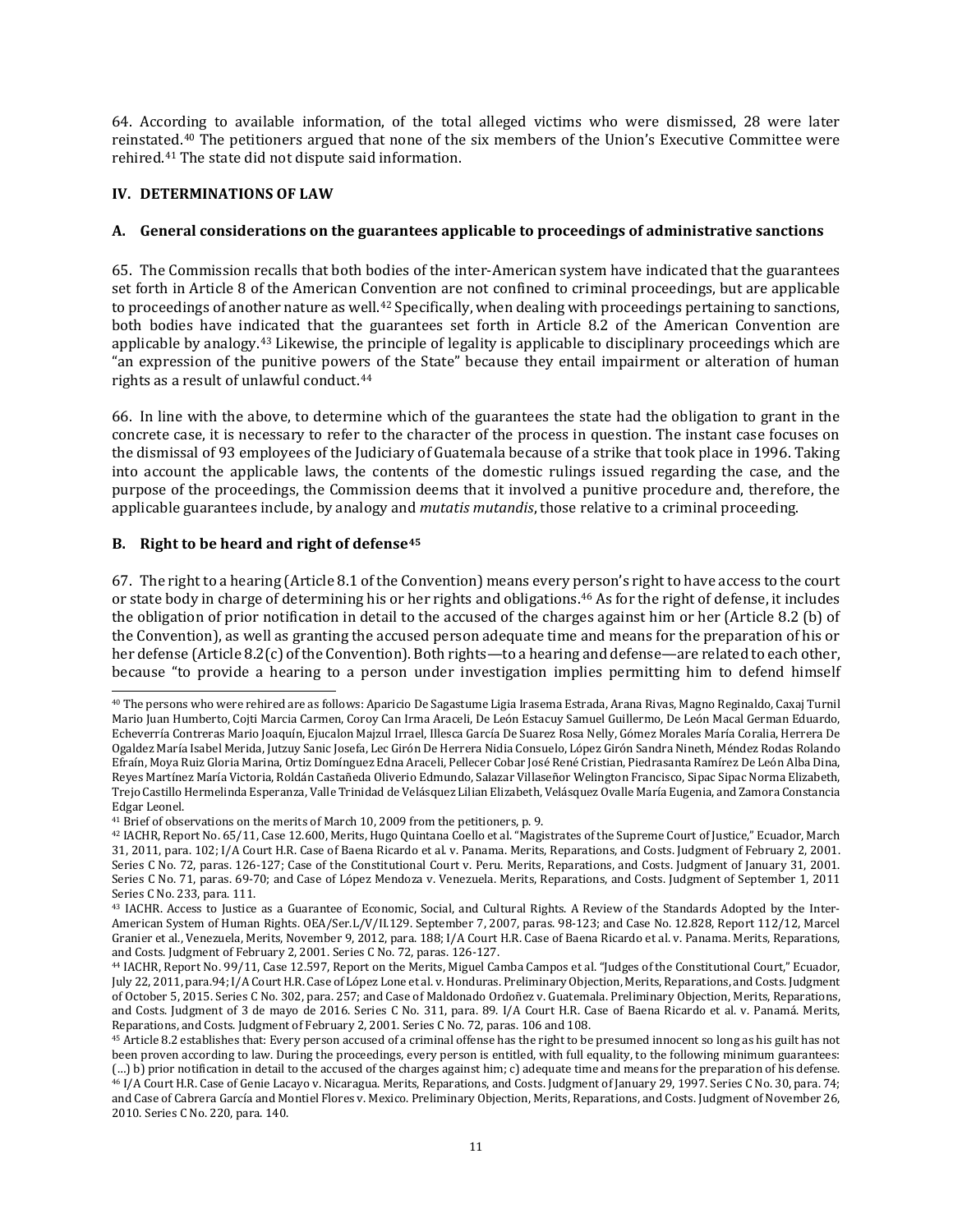adequately."[47](#page-11-0) The right to a hearing does not imply that it must necessarily be exercised orally and it can be substantiated in writing.<sup>[48](#page-11-1)</sup> The authority in charge of the disciplinary process must conduct itself in line with the procedure set forth for the purpose and make it possible for the right of defense to be exercised.<sup>[49](#page-11-2)</sup> This right is affected, for example, when the duration of the delay granted to exercise the defense is not adequate, considering the examination of the case and evidence.[50](#page-11-3)

68. In the case of *Baena Ricardo et al. v. Panama,* the Court stated that the right to a fair trial had been violated because of the removal of 270 employees without granting them the opportunity to submit allegations and evidence to defend themselves before their dismissal. Regarding this, the Court considered the following:

The victims of this cause were not subjected to an administrative proceeding prior to the dismissal sanction. The President of the Republic determined that there was a link between the work stoppage of the state workers and the movement of colonel Eduardo Herrera-Hassán and, on such basis, he ordered that the workers who had taken part in said work stoppage be dismissed, in presumption of their guilt. Even the method used to determine who had participated in the organization, convocation or implementation of the national work stoppage held December 5, 1990, that is, the identification of those charged, by the official of each institution, using in some cases "reports" prepared by different heads at the institution, was a denial to the workers of a formal proceeding prior to dismissal. Once the worker who had supposedly violated the rule was identified, she or he was dismiss[ed](#page-11-4) by the delivery of a letter, without being allowed to present arguments and evidence for her or his defense (…). $^{51}$ 

69. In the instant case, the IACHR recalls that after ruling that the strike was unlawful, on May 13, 1996, the First Chamber of the Labor and Social Welfare Appeals Court set a time-limit of twenty days for the Judiciary to terminate the labor contracts of the striking employees, and on September 1, 1999, the Supreme Court of Justice proceeded to implement the dismissal of four hundred four employees, including the alleged victims.

70. The Commission underscores that the alleged victims were not subjected to an administrative procedure prior to the sanction of dismissal, and therefore they were not notified of the start of a disciplinary procedure against them nor did they have the opportunity to defend themselves regarding this. This led to the dismissal of at least 27 employees who had not participated in the strike because their names had been mistakenly included on the lists of strikers.

71. The IACHR highlights that, although out of a total of 93 alleged victims, 28 were rehired, 65 were not, in spite of the fact that their dismissal took place in a proceeding without any of the guarantees of due process of law. The Commission considers that the argument whereby it was not necessary to conduct a prior procedure with the guarantees of due process because the cause of dismissal had already been provided for in the applicable law and was a direct consequence of the ruling on the strike's unlawfulness does not provide grounds for depriving the victims of their possibility to defend themselves about whether or not they were involved in the above-mentioned case and whether or not the case should entail a sanction. This is even more evident when taking into account that the imposition of the sanction was not mandatory according to the applicable law, but rather that it was a power, all the more reason for requiring its review in the framework of a proceeding with due guarantees according to the terms indicated above.

72. By virtue of what has been indicated, the Commission concludes that the state violated the right to be heard, as well as the right of defense, as established in Articles 8.1 and 8.2 (b) and (c) of the American Convention, in

<span id="page-11-0"></span><sup>47</sup> Thus, the Commission has indicated that: "To provide a hearing to a person under investigation implies permitting him to defend himself adequately, with the assistance of an attorney, in knowledge of all the evidence mounted against him; to provide him with a hearing is to permit him to be present at the examination of any witnesses that testify against him to permit him to challenge their testimony, and to cross-examine them in order to discredit their incriminating statements as contradictory or false; to provide an accused with a hearing is to give him the opportunity to deny and to detract from the documents sought to be used against him." IACHR. Report No. 50/00 of Case 11.298, Reinaldo Figueredo Planchart v. Venezuela, para.112.

<span id="page-11-1"></span><sup>48</sup> I/A Court H.R. Case of Apitz Barbera et al. ("First Court of Administrative Disputes") v. Venezuela. Preliminary Objection, Merits, Reparations, and Costs. Judgment of August 5, 2008. Series C No 182, para. 75.

<span id="page-11-2"></span><sup>49</sup> I/A Court H.R. Case of the Constitutional Court. Judgment of Judgment 31, 2001. Series C No. 74, paras. 73 and 74. IACHR, Report No. 30/97. Case 10.087 (Merits) Gustavo Carranza, Argentina, September 30, 1997, para. 68.

<span id="page-11-3"></span><sup>50</sup> I/A Court H.R., Case of the Constitutional Court v. Peru. Judgment of January 31, 2001. Series C No. 71, paras. 81-83.

<span id="page-11-4"></span><sup>51</sup> I/A Court H.R. Case of Baena Ricardo et al. v. Panama. Merits, Reparations, and Costs. Judgment of February 2, 2001. Series C no. 72, paras. 132 and 133.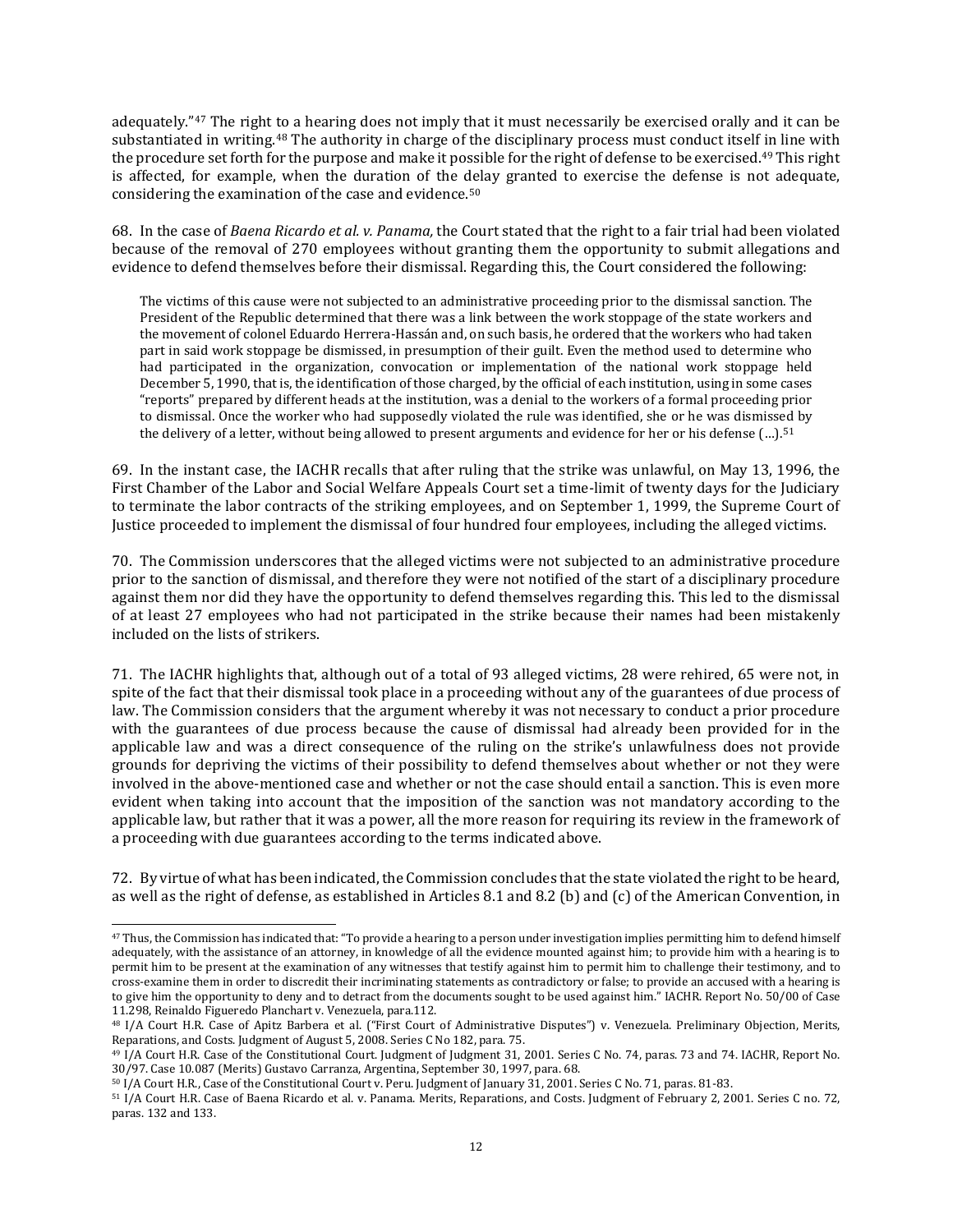connection with the obligations set forth in Article 1.1 of the same instrument, to the detriment of the 65 employees of the Judiciary who were dismissed from their jobs and who were not later rehired.

73. As for the allegation regarding the absence of independence and impartiality of the Supreme Court of Justice to hear the dispute, the Commission observes that, although as the employer it was a party clearly interested in the outcome of the proceeding, the reasons for which said Court dismissed the motion to appeal had to do with the fact that said motion did not proceed against the action being appealed. As a result, the Commission understands that, under domestic law, the Supreme Court of Justice was not called upon to provide substantive rulings on the dispute, and therefore it does not find that the Court's intervention, under the circumstances of the case, would have undermined the principles of independence and impartiality.

### **C. The right to strike[52](#page-12-0) and the right to work**

74. Article 26 of the American Convention establishes an obligation for states parties to achieve progressively the realization of the rights contained in said norm. Both bodies of the inter-American system have reaffirmed their competence to rule on possible violations of Article 26 of the American Convention in the framework of the system of individual petitions and cases*.* In its rulings on the matter, the Court has emphasized the interdependence and indivisibility of economic, social, and cultural rights with respect to civil and political rights.[53](#page-12-1)

75. The Commission starts by highlighting that the right to strike is protected by Article 26 of the American Convention, whereas Article 45, subparagraph (c) of the OAS Charter expressly integrates it when it provides that: "Employers and workers, both rural and urban, have the right to associate themselves freely for the defense and promotion of their interests, including the right to collective bargaining and the workers' right to strike."[54](#page-12-2)

76. Once established, it must be determined if the state concerned failed to fulfill its obligation to "achieve progressively" the full realization of said right or those general obligations to respect and guarantee it. At this second level of review, the nature and scope of the obligations enforceable upon the state under Articles 1.1, 2, and 26 of the Convention, as well as the contents of the right concerned, must be taken into consideration.[55](#page-12-3)

77. The Commission has indicated that Article 26 of the American Convention imposes various obligations on the states, which are not confined to a prohibition of regressivity, which is correlative to the obligation of progressivity, but cannot be construed as the only obligation that is justiciable in the inter-American system under this norm. Thus, the Commission asserts that, bearing in mind the interpretative framework of Article 29 of the American Convention, Article 26, seen in the light of Articles 1.1 and 2 of the same instrument, at least the following immediately enforceable obligations are derived: i) general obligations of respect and guarantee, ii) application of the principle of non-discrimination with respect to economic, social, and cultural rights, iii) obligations to take steps or adopt measures to achieve the enjoyment of the rights incorporated into said article; and iv) to provide offer suitable and effective resources for their protection. The methods or sources of analysis that are relevant for each one of these obligations must be established in keeping with the

<span id="page-12-0"></span><sup>52</sup> Article 26 of the American Convention establishes that: The States Parties undertake to adopt measures, both internally and through international cooperation, especially those of an economic and technical nature, with a view to achieving progressively, by legislation or other appropriate means, the full realization of the rights implicit in the economic, social, educational, scientific, and cultural standards set

<span id="page-12-1"></span><sup>53</sup> See for example: I/A Court H.R. Case of Cuscul Pivaral et al. v. Guatemala. Preliminary Objection, Merits, Reparations, and Costs. Judgment of August 23, 2018. Series C No. 359, paras. 74-97; I/A Court H.R. Case of Lagos del Campo v. Peru. Preliminary Objections, Merits, Reparations, and Costs. Judgment of August 31, 2017. Series C No. 340, para. 141; and Case of Acevedo Buendía et al. ("Discharged and Retired Employees of the Comptroller") v. Peru (Preliminary Objection, Merits, Reparations, and Costs), Judgment of July 1, 2009, para. 101.

<span id="page-12-2"></span><sup>54</sup> IACHR. Seventh Report on the Situation of Human Rights in Cuba, 1983, OEA/Ser.L/V/II.61, Doc. 29, rev.1, October 4, 1983, pp. 159 and 160, paras. 52 and 53.

<span id="page-12-3"></span><sup>55</sup> IACHR, Report No. 25/18, Case 12.428. Admissibility and Merits. Employees at the Fireworks Factory in Santo Antonio de Jesus and Their Family Members. Brazil. March 2, 2018, para. 130.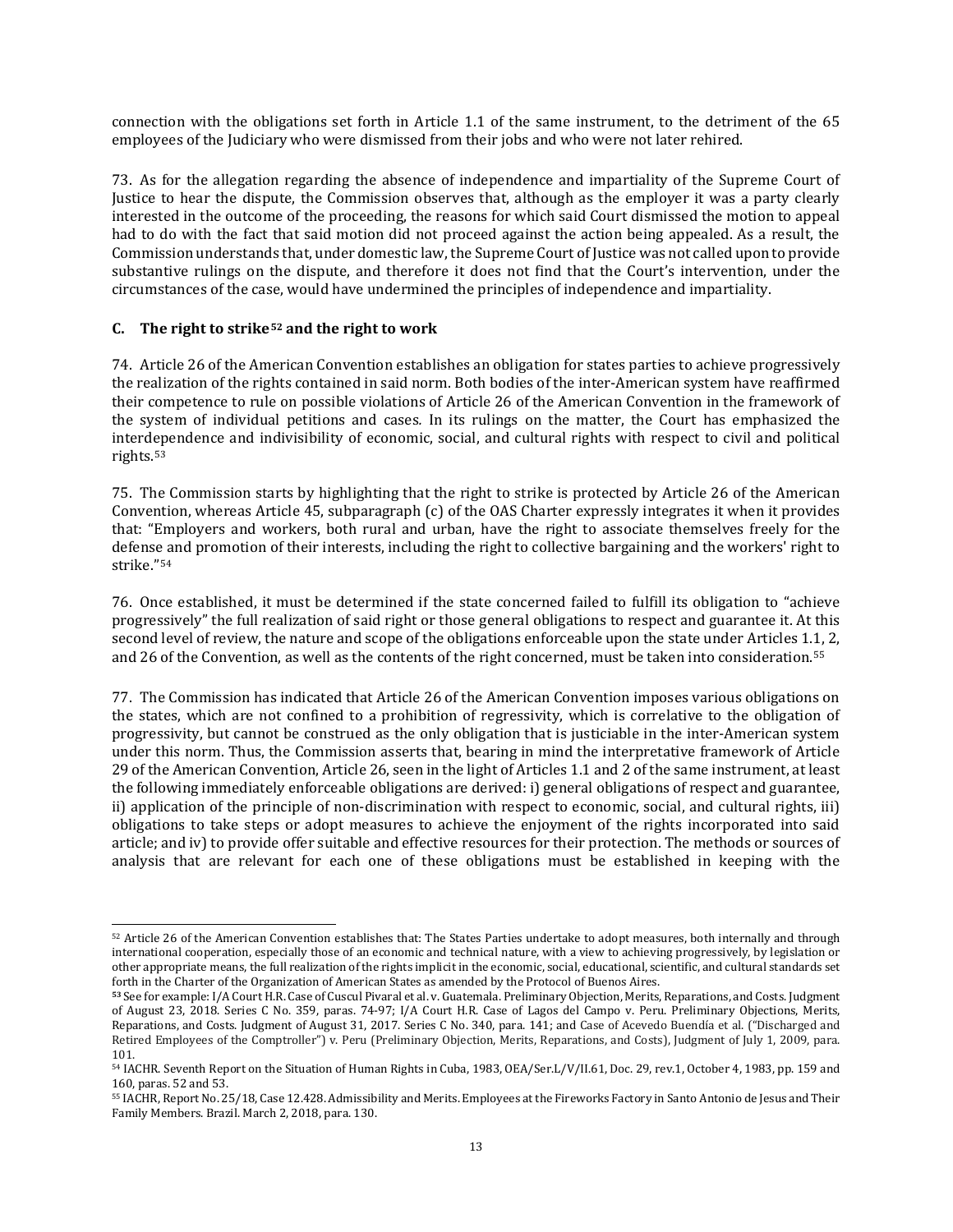circumstances inherent to each case.[56](#page-13-0) In addition, the state has basic obligations that must meet the essential contents of said rights, which are not subject to progressive realization but rather they are of an immediate nature.[57](#page-13-1)

78. Beyond the direct reference to the right to strike by the OAS Charter, the IACHR deems that it must take into account the sources, principles, and criteria of international law to set the scope and contents of said right, taking into account Article 29 of the American Convention, which expressly refers to the norms of international law for their interpretation and enforcement.<sup>[58](#page-13-2)</sup>

79. Regarding this, the ILO Committee on Freedom of Association has indicated that "the right to strike is one of the essential legitimate means through which workers and their organizations may promote and defend their economic and social interests. The right to strike may only be restricted or prohibited in the following cases:(1)in public service only for public servants exercising authority in the name of the State;(2) in essential services in the strict sense of the term (that is, services the interruption of which would endanger the life, personal safety or health of the whole or part of the population); or 3) in the event of an acute national emergency and for a limited period of time."[59](#page-13-3)

80. As for the Committee of Experts of the ILO, it has indicated that striking is a basic right that employees and their organizations have available to defend their interests. It is not an end in itself but rather the last resort that workers organizations have available, because their consequences are grave not only for the employers but also for the workers, their families, and the organizations themselves and that said right arises from Articles 3 and 10 of ILO Convention 87. Likewise, it has indicated that, if domestic legislation prohibits strikes when collective agreements are in force, this restriction must be compensated for by the right to resort to an impartial and rapid arbitration procedure to examine the individual or collective complaints on the interpretation or enforcement of the collective agreements.<sup>[60](#page-13-4)</sup>

81. Likewise, the European Court of Human Rights, in the case of Ogvnevenko v. Russia, reiterated that strike action is protected by Article 11 of the European Convention, which refers to the freedom of assembly and association, and indicated that the right to strike is not absolute and may be subject under national law to regulation. It stated that said article does not exclude any occupational group from its scope and that only convincing reasons can justify restrictions on this right.[61](#page-13-5)

82. Likewise, the European Committee of Social Rights has recognized workers' right to strike and has indicated that subjecting the exercise of the right to strike to prior approval by a certain percentage of workers is in conformity with Article 6.4 of the European Social Charter, provided that the ballot method, t[he](#page-13-6) quorum, and the majority required are not such that the exercise of the right to strike is excessively limited.<sup>62</sup>

83. In sum, it is clear to the IACHR that the protection of the right to strike, together with freedom of association and collective bargaining, are fundamental pillars to guarantee the right to work and its fair and equitable conditions as it is a right to which workers and their organizations may appeal in defense of their economic, social and professional interests<sup>[63](#page-13-7)</sup>. Taking into account that the exercise of the right to strike consists in the collective suspension of labor activity in a voluntary and peaceful manner, usually in order to obtain some kind

<span id="page-13-0"></span><sup>56</sup> IACHR. Report No. 25/18, Case 12.428. Admissibility and Merits. Employees at the Fireworks Factory in Santo Antonio de Jesus and their Family Members. Brazil. March 2, 2018, para. 134.

<span id="page-13-1"></span><sup>57</sup> United Nations Committee on Economic, Social and Cultural Rights. General Comment 3: The Nature of States Parties Obligations (paragraph 1 of Article 2 of the Covenant), 1990. In that regard, see: IACHR. Report on Poverty and Human Rights in the Americas. OEA/Ser.L/V/II.164 Doc. 147 (September 7, de 2017), paras. 236 and 237.

<span id="page-13-2"></span><sup>58</sup> I/A Court H.R. Case of Muelle Flores v. Peru. Preliminary Objections, Merits, Reparations, and Costs. Judgment of March 6, 2019. Series C No. 375, para. 174.

<span id="page-13-3"></span><sup>59</sup> ILO Committee on Freedom of Association, Case 1581 (Thailand), Report No. 327, March 2002, para. 111.

<span id="page-13-4"></span><sup>60</sup> Committee of Experts on the Application of Conventions and Recommendations, General Survey on the fundamental Conventions concerning rights at work in light of the ILO Declaration on Social Justice for a Fair, 2008, pp. 48 and 60.

<sup>61</sup> European Court of Human Rights (ECHR), Ogvnevenko v. Russia, November 20, 2018, paras. 57-59.

<span id="page-13-6"></span><span id="page-13-5"></span><sup>62</sup> Digest of the Case Law of the European Committee of Social Rights, p. 106.

<span id="page-13-7"></span><sup>63</sup> Comité de Libertad Sindical. Recopilación de decisiones y principios del Comité de Libertad Sindical del Consejo de Administración de la OIT (2006). párr. 521-522.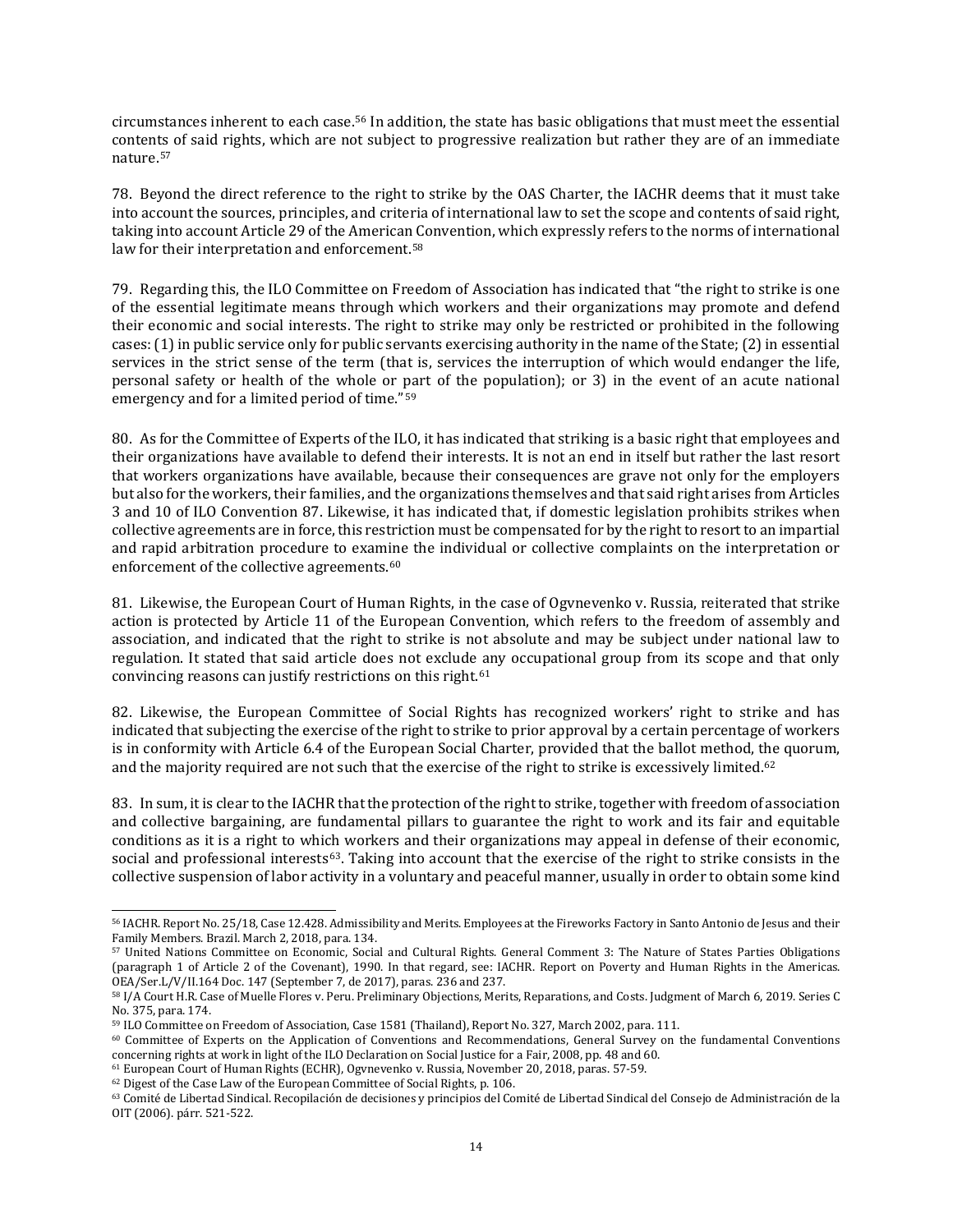of improvement related to certain socio-economic or labor conditions, the IACHR underlines the instrumental component of such a right for the achievement of other fundamental rights within the labor sphere, the balance in relations between employers and workers, the resolution of collective labor disputes and the materialization of respect for human dignity and labor rights; it becomes the channel of the participatory democratic principle within the sphere of work.

84. While the right to strike is not absolute, and can be limited by law, the restrictions must take into account the purpose of that right; so that workers do not face unduly restrictions to its right or that it becomes inoperative in practice. The IACHR understands that the right to strike, as well as the freedom of association and the right to collective bargaining, can be described as a freedom as long as it is necessary for the State to refrain from unduly interfering with the exercise of said right and to ensure that the conditions and guarantees necessary for its effective realization exist. The IACHR observes that the enjoyment of the right to strike is a prerequisite, and at the same time, the result of the enjoyment of other human rights; for example, it may allow to make visible irregular or unsatisfactory work practices that then can lead to changes for the realization of the right to work and its fair and equitable conditions. At the same time, it can be a corollary of the exercise of the rights of freedom of expression and assembly, as it is a collective transitory manifestation in defense of the interests of workers, and therefore be directly related, according to the facts of each case, to said rights.

85. On that basis, and as the rights of freedom of association and collective bargaining, the IACHR also considers that it is important to specify that the element of progressivity presented within Article 26 of the ACHR, which can usually affect the evaluation of certain components of economic and social rights, does not generate substantive consequences on the analysis of the right to strike due to the way in which such a right is materialized in practice. Hence, the threshold to allow limitations related to the obligation of progressivity of the States in relation to the right to strike must be much stricter and higher, and by no means should imply the lack of protection of workers against acts of discrimination, interference or retaliation in the exercise of their rights in the workplace.

86. The Commission recalls that the instant case refers to 93 employees of the Judiciary who were dismissed from their jobs for having participated in a strike between March 19 and April 2, 1996, when the lawfulness of the strike had not yet been ruled on. The IACHR takes note that, for declaring the lawfulness of a strike, it was necessary, pursuant to the Labor Code, for the striking employees to account for at least two thirds of the total number of employees of the Judiciary.

87. The ILO Committee of Experts had already ruled, on various occasions, that Article 241 (c) of the Labor Code of Guatemala in force at the time of the incidents, which established that, to undertake a lawful strike, the employees had to account for at least two thirds of the company or production center, was incompatible with the ILO Freedom of Association and Protection of the Right to Organize Convention 87 because of the high number required for holding a lawful strike.[64](#page-14-0)

88. Said Committee has indicated that, if a state deems it relevant to establish, by law, that, in order to decide on a strike, the voting of the workers is necessary,<sup>[65](#page-14-1)</sup> the required number must consist of a simple majority of the workers attending the vote and that the quorum for this must be set reasonably.<sup>[66](#page-14-2)</sup>

89. The IACHR shall assess whether or not said legal constraint on the right to strike turned out to be acceptable in terms of the treaty concerned. The IACHR recalls that, in order to determine whether or not the restriction of a right is acceptable in terms of the treaty concerned, both the Commission and the Court have resorted to a scaled judgment of proportionality, which includes the following elements: (i) the existence of a legitimate goal; (ii) suitability, that is, the determination of whether or not there is a logical means-to-end relationship between the goal sought and the distinction; (iii) necessity, that is, to determine if there are less restrictive but equally suitable alternatives; and (iv) proportionality in the strict sense of the word, that is,

<span id="page-14-0"></span><sup>64</sup> Observation (CEACR) adopted 1989, published 76th ILC session (1989).

<span id="page-14-1"></span><sup>65</sup> Observation (CEACR) adopted 2006, published 96th ILC session (2007).

<span id="page-14-2"></span><sup>66</sup> Observation (CEACR) adopted 2006, published 96th ILC session (2007); Observation (CEACR) adopted 2001, published 90th ILC session (2002).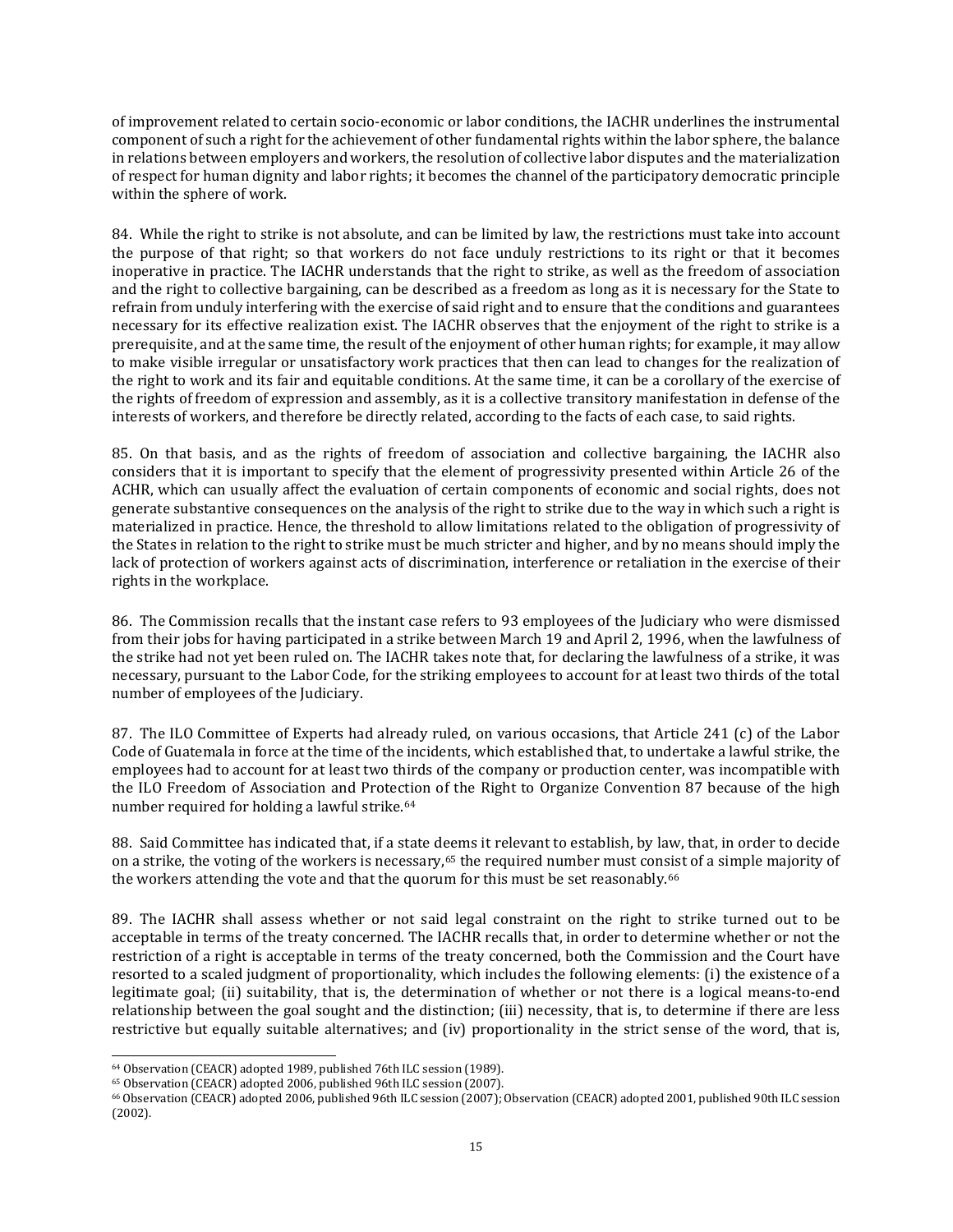striking a balance between the in[ter](#page-15-0)ests at stake and the level of sacrifice required from one party compared to the level of benefit of the other.<sup>67</sup>

90. As for the legitimate goal, the IACHR believes that, in principle, the requirements for prior voting by the workers to undertake strikes is aimed at ensuring that they benefit from the collective endorsement of the workers in their call for labor rights, which is a legitimate goal. Furthermore, in terms of suitability, the IACHR considers that the measure contributes, to a certain extent, to securing the goal indicated because the meaning of the voting highlights the will to go on strike.

91. Regarding the requirement of necessity, the IACHR underscores that there are less restrictive measures to achieve the goal proposed, such as establishing simple or relative majorities of the workers present in the vote, as set forth by the ILO Committee of Experts. Taking into account that the requirement of necessity has not been met, it would not be necessary to review the requirement of proportionality in the strict sense; however, the Commission notes that the requirement that workers account for at least two thirds of the total employees of the Judiciary constituted a severe restriction on the right to strike which could be construed, in practice, as rendering it meaningless.

92. Considering that the majority requirement referred to in the preceding paragraphs does not comply with the principle of proportionality, and that the consideration of said requirement was inherent and fundamental to the pronouncement of the legality of the strike by a competent body, for the IACHR it becomes unnecessary to assess whether the workers did not wait for said pronouncement to carry out the strike since in any case, the decision on the legality or not of the strike would have been based on a requirement that does not comply with international standards.

93. Likewise, for the IACHR it does not go unnoticed that the direct consequence of declaring the strike illegal was the collective dismissal of the workers identified in this petition. In that sense, considering that for the IACHR the State violated the right to strike, and that the corresponding authorities based the dismissals on the execution of the strike, there are also sufficient elements to declare the violation of the right to work<sup>[68](#page-15-1)</sup> of the dismissed workers identified in this report.

94. Notwithstanding the above, the Commission notes that the state remedied this violation against 28 persons, who were rehired and whose names appear on the list that is attached to the present report.

95. Based on the foregoing considerations, the Commission concludes thatthe State violated the rights to strike and work contained in Article 26 of the American Convention in relation to the obligations established in Articles 1.1 and 2 of the same instrument, to the detriment of the 65 workers who were dismissed for participating in it.

### **D. The right to judicial protection[69](#page-15-2)**

96. The IACHR recall that the state has the general obligation of providing effective judicial remedies to persons who allege they are victims of human rights violations (Article 25), which must be substantiated according to the rules of due process of law (Article 8.1). So that remedy can be effective, it is not enough that it is established in the law, but it must be truly appropriate to establish whether there has been a violation of human rights

<span id="page-15-0"></span>**<sup>67</sup>** IACHR, Application before the Inter-American Court of Human Rights, Karen Atala and daughters, September 17, 2010, para. 86; I/A Court H.R. Case of Atala Riffo and daughters v. Chile. Merits, Reparations, and Costs. Judgment of February 24, 2012. Series C No. 239, para. 164.

<span id="page-15-1"></span><sup>68</sup> Both the IACtHR and the IACHR have recognized the protection of the right to work through Art. 26 of the American Convention. See, for example: IACHR. Report 25/18, Case 12.428. Admissibility and Merits. Employees of the Fireworks industry in Santo Antonio de Jesus and their families. Brazil. 2 March, 2018; IACtHR**.** Case of Lagos del Campo v. Peru. Preliminary Objections, Merits, Reparations and Costs. Judgment of August 31, 2017. Series C No. 340.

<span id="page-15-2"></span><sup>69</sup> Article 25.1 of the Convention stipulates that: Everyone has the right to simple and prompt recourse, or any other effective recourse, to a competent court or tribunal for protection against acts that violate his fundamental rights recognized by the constitution or laws of the state concerned or by this Convention, even though such violation may have been committed by persons acting in the course of their official duties.